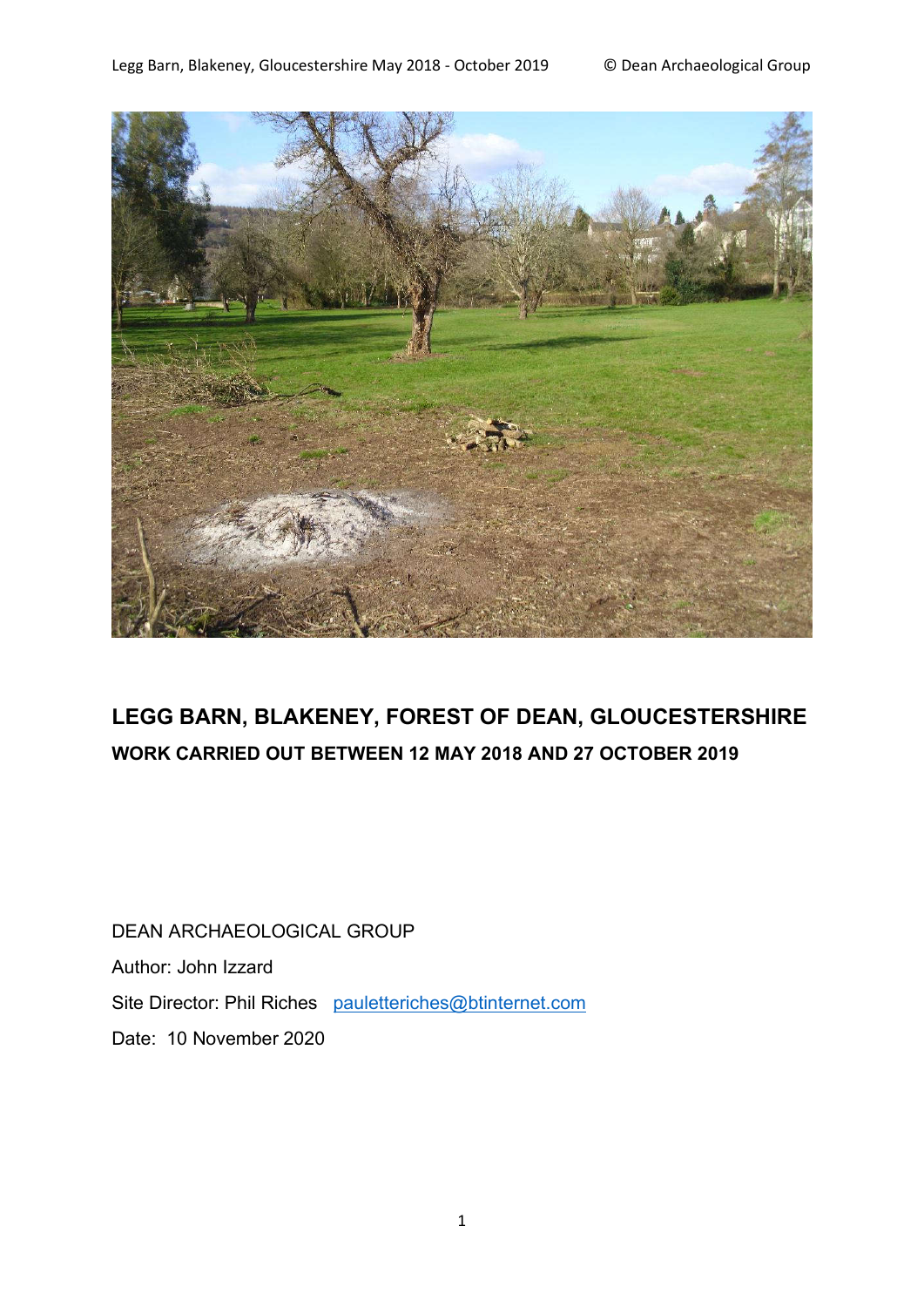## Table of Contents

| Trench 3 |
|----------|
|          |
|          |
|          |
|          |
|          |
|          |
|          |
|          |
|          |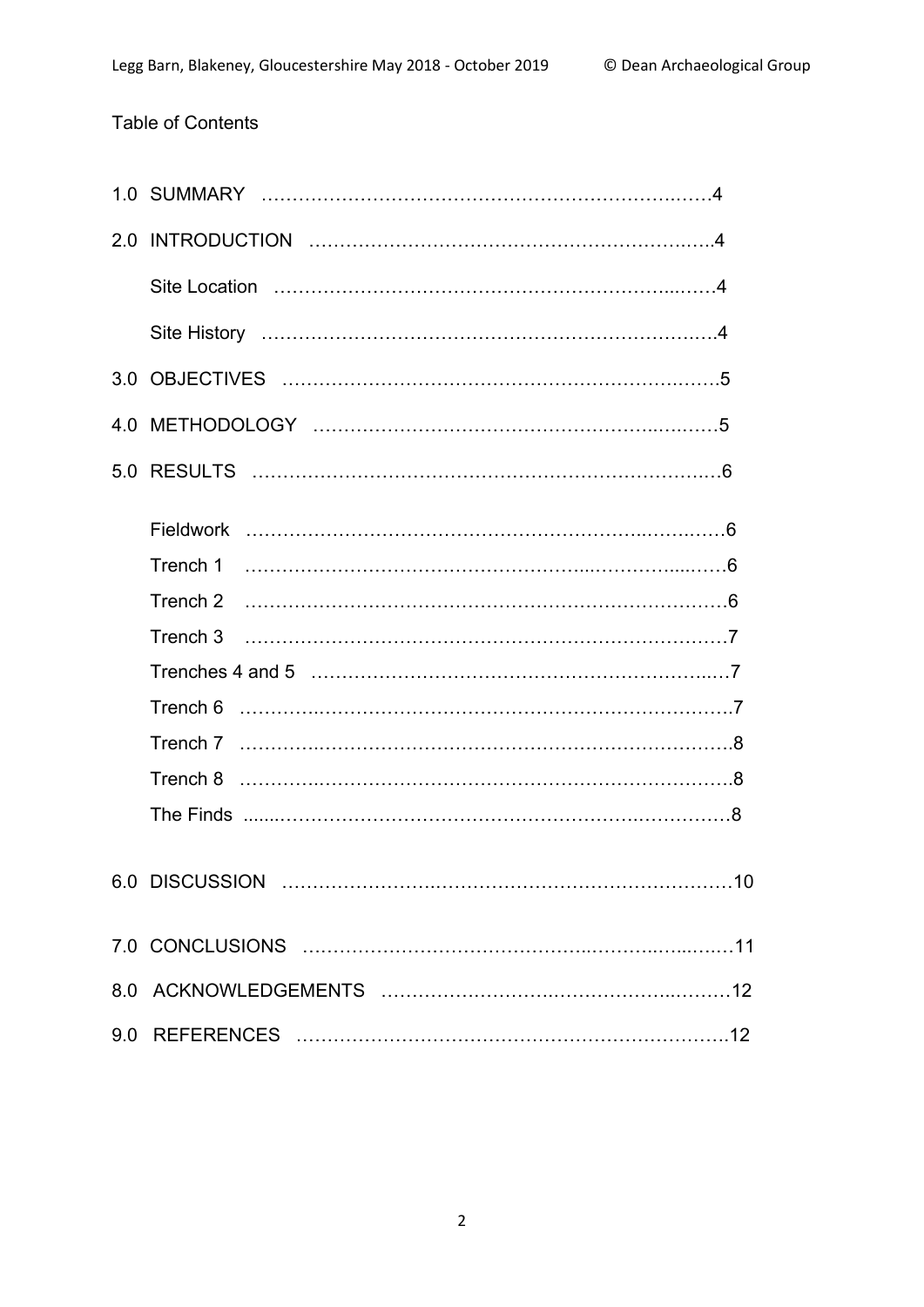| Appendix 2: Finds List (2001) 2: Finds List (2001) 2: Appendix 2: Finds List (2001) 2: Appendix 2: Finds List |  |
|---------------------------------------------------------------------------------------------------------------|--|
|                                                                                                               |  |
|                                                                                                               |  |
|                                                                                                               |  |

#### LIST OF ILLUSTRATIONS

- **Figure 1: Blakeney**
- **Figure 2: Site Plan**
- **Figure 3: Site Photograph**
- **Figure 4: LIDAR**
- **Figure 5: O.S 25 inch Gloucestershire XXXIX.12 (AWRE) published 1881**
- **Figure 6: O.S 25 inch Gloucestershire XXXIX.12 (AWRE) published 1922**
- **Figure 7: Site Plan - Trenches**
- **Figure 8: Trench 1**
- **Figure 9: Trench 2 – Plan**
- **Figure 10: Trench 2 – Looking North**
- **Figure 11: Trench 2 – Looking East**
- **Figure 12: Trench 2 – Ditch Cut, Structure & Iron Slag Aggregate**
- **Figure 13: Trench 2 – Structure in West Section**
- **Figure 14: Trench 3 – Plan**
- **Figure 15: Trench 3 – Before Two Extensions**
- **Figure 16: Trench 3 – Two Extensions**
- **Figure 17: Trench 4**
- **Figure 18: Trench 5**
- **Figure 19: Trench 6 – Looking South**
- **Figure 20: Trench 6 – Looking North**
- **Figure 21: Trench 6 – Context (601) in Section – West Face**
- **Figure 22: Trench 7 – Context (700)**
- **Figure 23: Trench 8**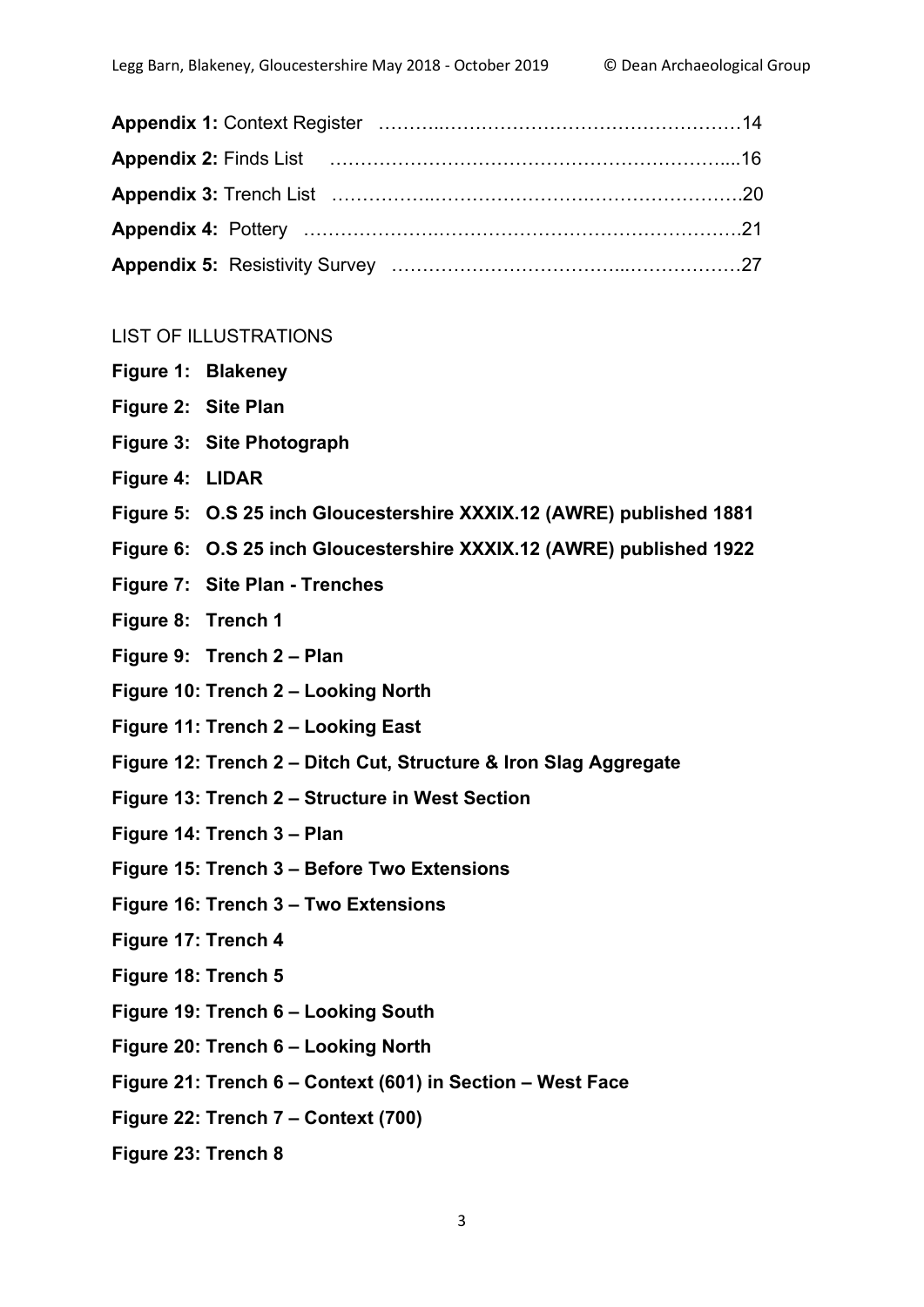## 1.0 SUMMARY

1.1 A small scale exploratory excavation was undertaken by the Dean Archaeological Group (DAG) at Legg Barn, Church Square, Blakeney in May to October 2018 and June to October 2019. A total of eight trenches were excavated: seven in the grounds of Legg Barn and one in an adjacent garden.

1.2 Roman artefacts dating from the mid-1st to mid-2nd century dominated the assemblage which included both fine and coarse ware pottery. In trench 2 part of a stone surface and an iron-slag aggregate layer were dated to the Roman period and it is possible that an unidentified feature in trench 6 may be Roman.

1.3 Excavations carried out by DAG between December 1990 and February 1992 concluded that a high status Roman building, also dated to the mid-1st to mid-2nd century, had once stood on the site. No evidence of other buildings were found in 2018 - 2019 but the distribution of pottery coupled with the results of the resistivity survey suggest they may be there. Similarly, a significant amount of bloomery iron smelting tap slag was recovered, but with no evidence of smelting. It is likely that this activity was carried out at another site in or around Blakeney.

1.4 After the Roman period the site appears to have been given over to agriculture.

## 2.0 INTRODUCTION

## **Site location**

2.1 Straddling the A48 road between Gloucester and Chepstow, the village of Blakeney lies at the eastern edge of the Forest of Dean at the confluence of the Blackpool and Soudley Brooks.

2.2 The excavation site is located at NGR 367273 206942 in the grounds of Legg Barn, Church Square (Fig. 1). Including the house the site covers an area around 1.5 hectares and is approximately 20m AOD. The boundaries are defined in the north by adjacent house properties, in the south and west by Bideford Brook and to the east by a large field given over to pasture (Figs. 2, 3 & 4). Since at least the late 19th century until the 1980s the site has been an orchard (Figs. 5 & 6). It is now a garden consisting of mown grass and dispersed mature trees.

2.3 The underlying bedrock geology of the area is mapped as Raglan Mudstone Formation - Siltstone and Mudstone, Interbedded. Superficial deposits consist of Alluvium - Clay, Silt, Sand and Gravel (BGS on-line Viewer, 2019).

## **Site history**

2.4 There is no evidence of prehistoric occupation in Blakeney although activity is suggested by two worked flints (concave scraper and knife) recovered near Millend Lane some 200m southwest of the site (Barber & Holbrook, 2000).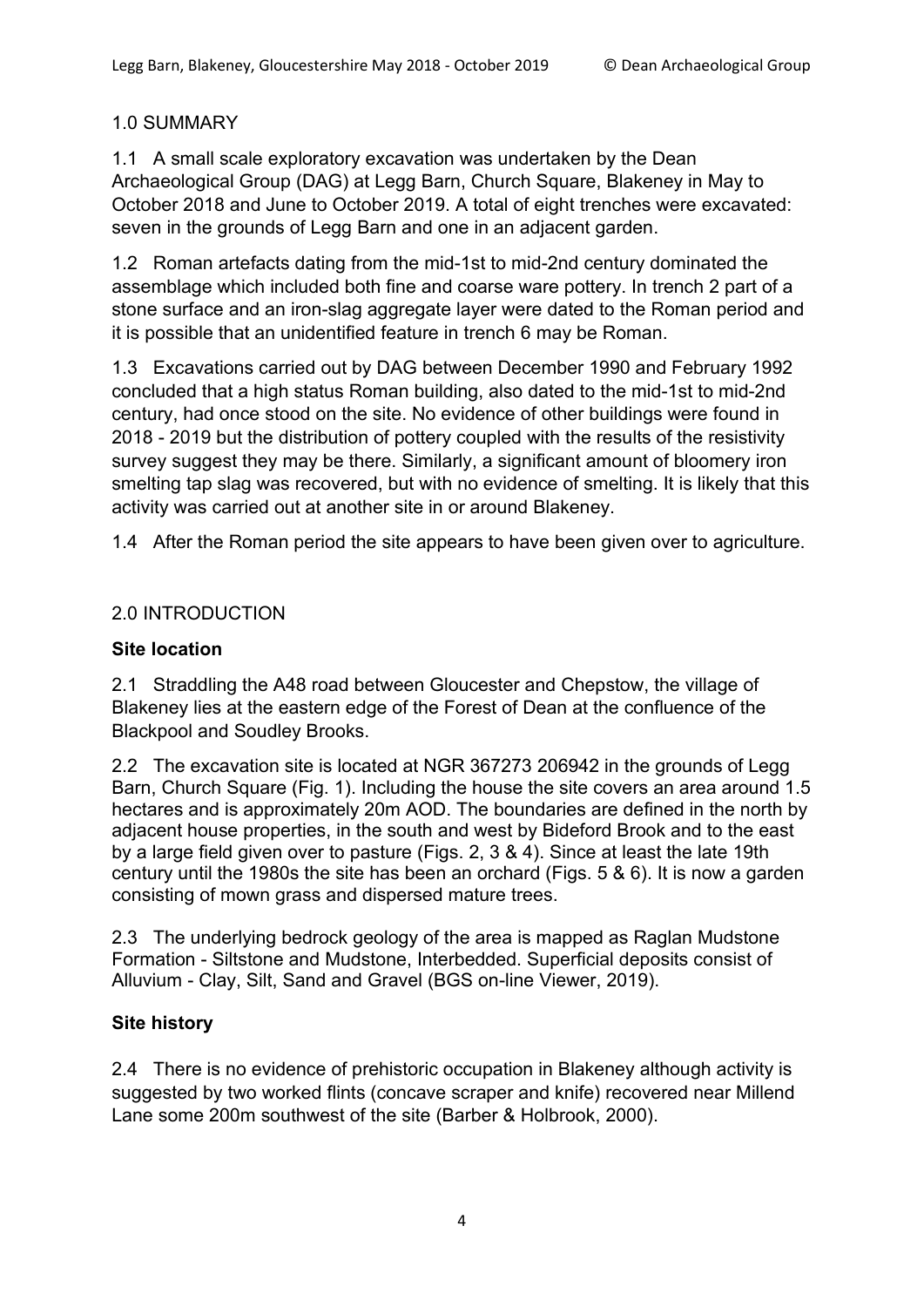2.5 In the Roman period the archaeological record indicates occupation and industry across a wide area which may in part be attributed to good communication links (Hoyle, 2017 page 67). The line of the Roman road from Newnham to Caerwent passes through Blakeney on a north to south alignment between Stretfield Hill and Etloe where it then turns southwest towards Lydney. Legg Barn is 160m to the west of the road (Glos. HER 6212).

2.6 Between December 1990 and February 1992 rescue excavations undertaken by DAG at Legg House (now Legg Barn) uncovered evidence of a high-status Roman building dating from circa AD 75. Originally constructed of timber it was rebuilt in stone during the late 1st century before being demolished around AD 150. The recovery of pilae and roof tiles suggested a hypocaust room or bath-house in the vicinity (Walters, 1991 & 1993).

2.7 An area adjacent to Brook Cottage, less than 100m to the northwest of Legg Barn has produced Roman pottery (including Samian) (Glos. HER 9339). First and 2nd century pottery has been found at the nearby property of Brook House (70m west) and 170m to the south of the site (Glos. HER 9754 & 18423). Pottery of the same date together with a 1st – 2nd century glass bead and iron smelting slag has been recorded in Pillator field approximately 500m to the southwest (Glos. HER 4080).

2.8 In 1997 some 200m southwest of Legg Barn and adjacent to Millend Lane, an excavation undertaken by Cotswold Archaeological Trust identified a 3rd - 4th century Romano-British iron smelting site (Barber and Holbrook, 2000). Pottery and a glass bead dated to the 3rd and 4th century, together with iron slag, has also been found to the south of Legg Barn (Glos. HER 18408).

2.9 There is no evidence of Anglo-Saxon occupation in Blakeney. Medieval and post-medieval settlement is evidenced in the historical record (Herbert, 1996).

## 3.0 OBJECTIVES

3.1 To understand and date any activity at this location through the identification of features and the recovery of datable artefacts.

## 4.0 METHODOLOGY

4.1 The fieldwork comprised the excavation of 8 trenches in the locations shown on the plan (Fig. 2). The trenches were targeted at anomalies identified by the resistivity survey carried out in April 2018 (Appendix 5). Trenches varied in length from 1m (trench 8), 2m (trenches 6 & 7), 3m (trenches 1, 2, 4, and 5) and 4m (trench 3). Widths in all trenches were constant at 1m. However, to investigate identified features, the length of trench 6 was further extended by 3m and lateral extensions were made to trenches 2 and 3.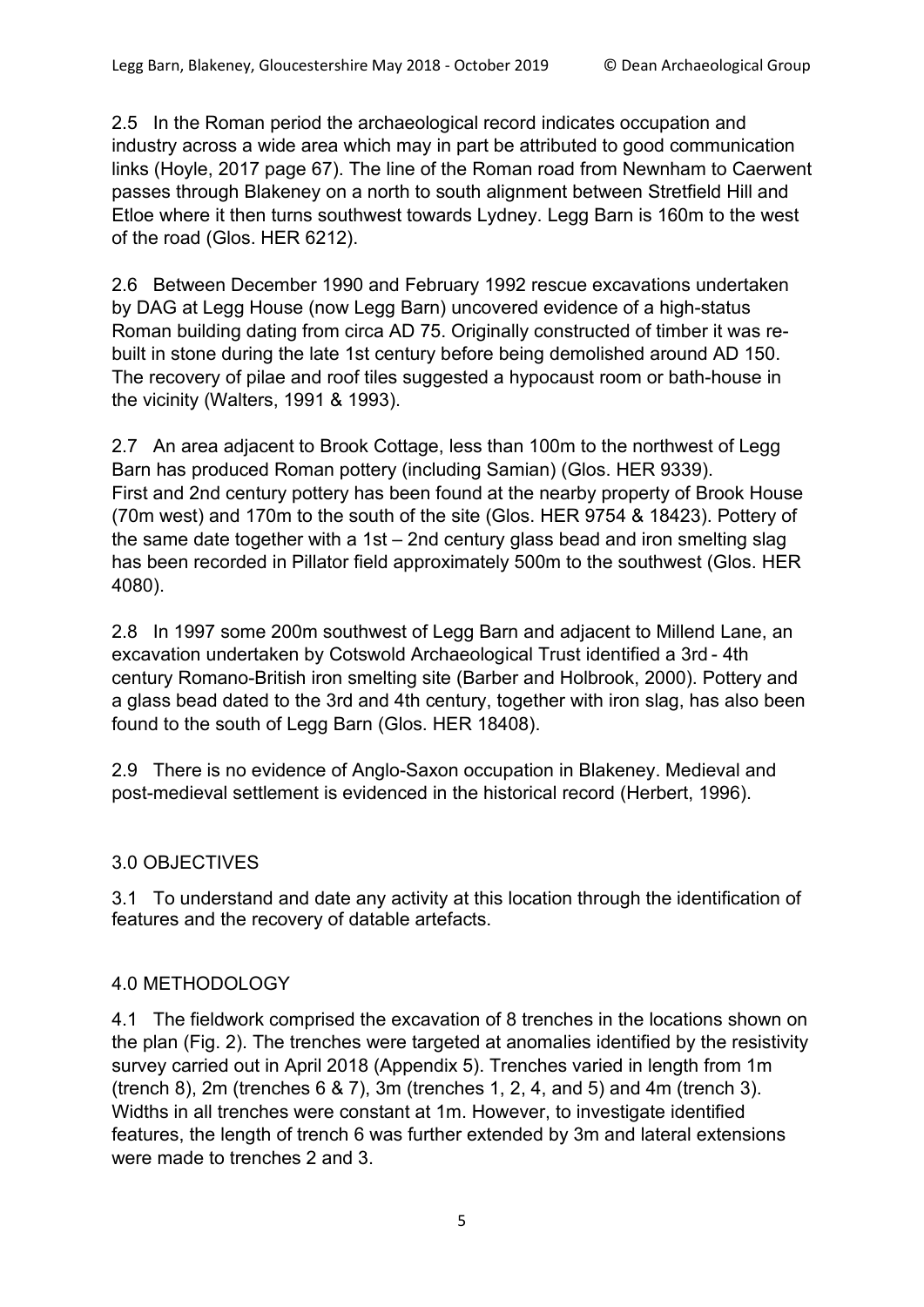4.2 All trenches were hand dug and all finds recorded. Excavation was undertaken stratigraphically and planned to be taken down to bedrock. Written and drawn records were kept and a photographic record was maintained throughout. No palaeoenvironmental samples were taken; DAG does not have the resource to undertake such work.

4.3 The site archive (including artefacts) will be deposited with the Dean Heritage Centre, Forest of Dean, Gloucestershire.

### 5.0 RESULTS

#### **Fieldwork**

5.1 The excavation covered two seasons. The first between 12 May 2018 and 7 October 2018 and the second between 23 June 2019 and 27 October 2019. The work was not continuous and carried out mainly at weekends dependent on weather conditions and availability of personnel. Summaries of the recorded contexts, finds, trenches and pottery are at Appendices 1 to 4 respectively.

5.2 Trenches 1-5 were excavated in 2018 and trenches 6-8 in 2019 (Fig. 7). No archaeological features were recorded in trenches 1, 3-5, 7 and 8. There was no perceptible difference in the soil stratigraphy at ground level in trenches 1-2 and 6-8 and no topsoil context was identified in those trenches.

## **Trench 1**

5.3 The natural substrate (101), comprising red loamy sand was revealed 0.73m below ground level (bgl). This was overlaid by subsoil (100) consisting of a brown silt loam and limestone fragments. Excavated to a depth of 0.70m this deposit yielded pottery, iron slag, fired clay, Ceramic Building Material (CBM), coal fragments and metalwork (Fig. 8).

## **Trench 2**

5.4 This trench had two lateral extensions (Fig. 9). Excavated on a north-northeast to south-southwest alignment trench 2 was bisected at 90 degrees by a 1m wide ditch cut [201] and fill (205) to a depth of 0.88m bgl. At the bottom of this ditch lay a modern ceramic drain approximately 0.16m in diameter in a sand/gravel fill (207). A second modern ceramic drain (also 0.16m diameter) was uncovered at a depth of 0.15m in the northwest corner and in the western extension of the trench on a southwest –northeast alignment (Figs.10 & 11). The trench was excavated to a greater depth at the south end.

5.5 The natural substrate (206) comprising red loamy sand was identified in the southeast corner of the trench at 0.92m bgl. Above (206) and abutting the ditch, a low structure made up of two courses of flat stone approximately 0.10m high and with a variable width between 0.25m -0.35m was revealed (203). This structure was also visible in the section (Figs. 12 & 13). Both (203) and (206) were overlaid by a 0.08m thick brown silt loam subsoil with limestone fragments (204) and containing two sherds of Roman pottery. This in turn was overlaid by a 0.20m thick layer of iron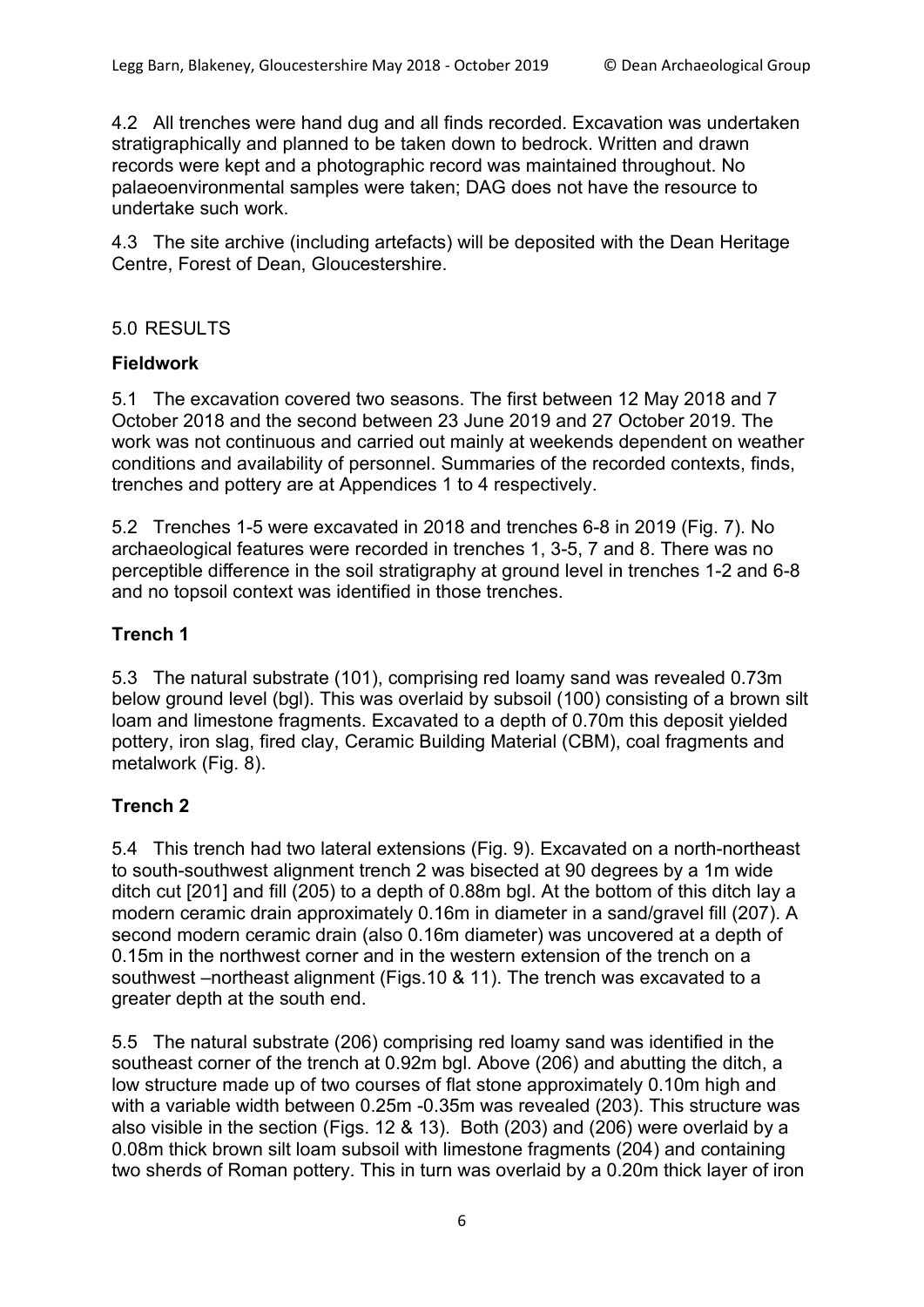slag aggregate containing Roman pottery and fired clay (202). This aggregate layer was also exposed (but not excavated) in the northeast corner of the trench at a depth of 0.60m bgl. (202) was sealed by a subsoil consisting of brown silt loam and limestone fragments (200). This final context has a depth of 0.60m across the trench except for the western extension which was only excavated to a depth of 0.15m. (200) contained pottery, iron slag, fired clay, CBM and metalwork.

5.6 It was not possible to fully investigate context (203) due to the sudden death of the property owner after a short illness. Out of respect for the family the trench was closed.

## **Trench 3**

5.7 This trench had two consecutive extensions labelled A and B (Figs. 14, 15 & 16). The natural substrate (302) comprising a brown loamy sand subsoil with limestone fragments was revealed at 0.71m bgl in the northern end of the trench prior to the first extension (Fig. 15). This was overlaid by subsoil (301) comprising brown silty clay with limestone fragments and containing pottery, iron slag, fired clay and coal fragments. In order to better record the spread of artefacts (301) was recorded in three phases: (301), (301A) and (301B). This was sealed by a topsoil of brown silt loam with limestone fragments (300). This final context yielded pottery, iron slag, CBM, coal fragments and metal work.

## **Trenches 4 and 5**

5.8 These trenches were adjacent to each other and excavated to a maximum depth bgl of 1.15m and 0.60m respectively. The natural substrate was not reached in either case. No features were identified and the trenches were closed. Both trenches contained pottery, iron slag, CBM, coal fragments and metal work (Figs. 17 & 18).

## **Trench 6**

5.9 A 2m by 1m trench was opened on a north-northeast to south-southwest alignment and the natural substrate (602) comprising a brown sandy clay loam with small limestone fragments was identified in the southern end of the trench at 1.15m bgl. This was overlaid in the northern end by a 0.61m thick subsoil (601) consisting of brown sandy clay loam and closely packed medium to large limestone fragments. This context extended across the full width of the trench and approximately 0.70m along the length. It contained iron slag and one Roman pottery sherd. Both (601) and (602) were overlaid by a brown silt loam subsoil with limestone fragments (600) containing pottery, CBM, glass, metalwork and iron slag (Figs. 19, 20 & 21).

5.10 To determine if the full width of (601) had been exposed, the trench was extended north-northeast (3m by 1m) and excavated to a variable depth of between 0.25m and 0.50m. Context (600) continued in the extension but (601) did not. Due to flooding caused by heavy rain it was not possible to investigate if (601) continued in an east/west direction and the trench was closed.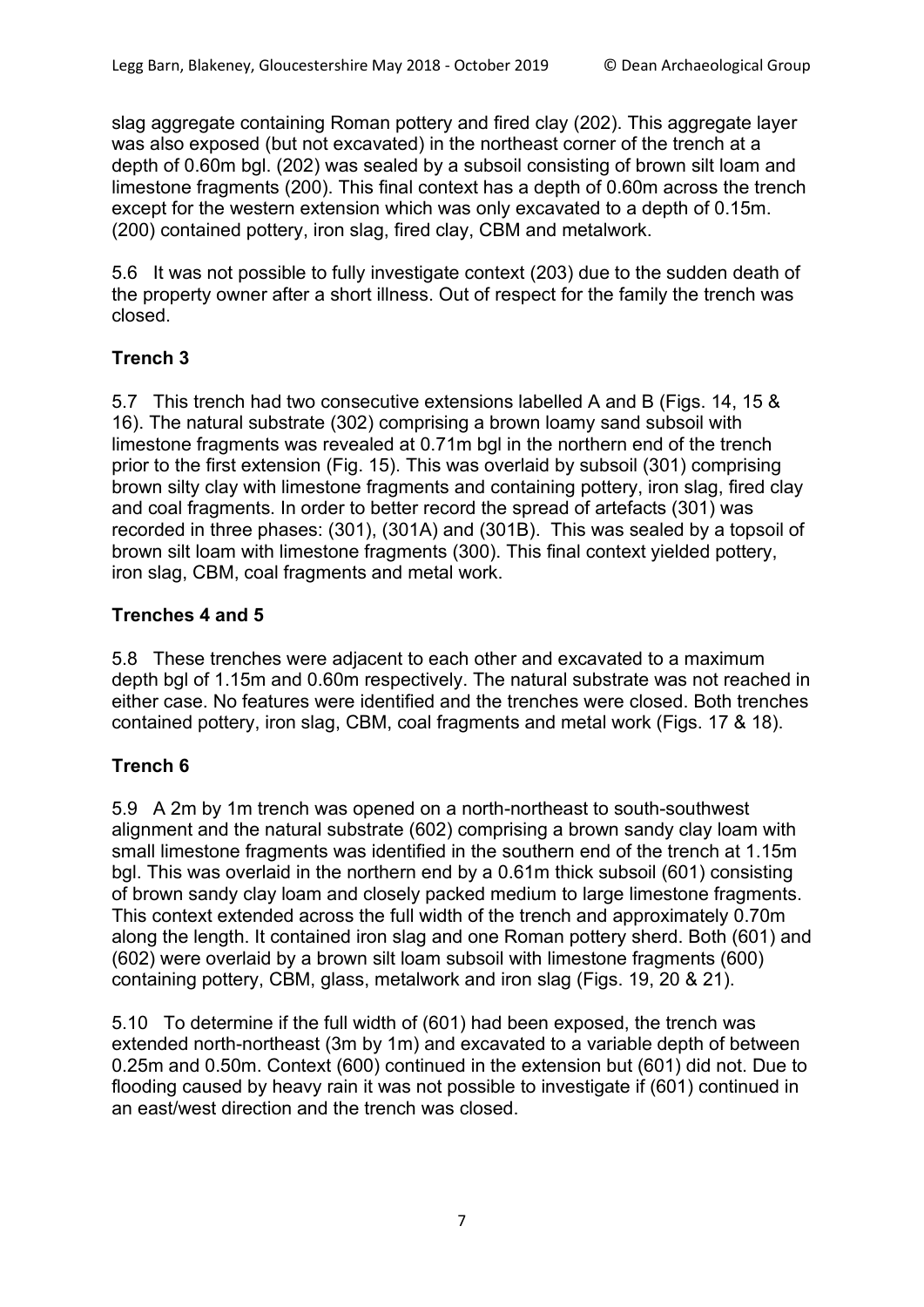## **Trench 7**

5.11 Excavated to a maximum depth of 1.24m bgl the natural substrate was not identified. The trench had one subsoil context (700) consisting of a brown silt loam with limestone fragments and containing pottery, iron slag, building ceramic, fired clay and coal fragments (Fig. 22).

## **Trench 8**

5.12 The natural substrate (801) comprising grey sandy clay loam was revealed in the northeast corner of the trench at a depth of 1.14m bgl. This was sealed by subsoil (800) consisting of a brown silt loam with limestone fragments and containing pottery, iron slag, CBM, fired clay and coal fragments (Fig. 23).

## **The Finds**

## **Pottery**

5.13 The assemblage comprised 2160 sherds with a total weight of 11,301g giving an average sherd weight of 5.2g (see Appendix 4). With the exception of postmedieval pottery the condition was generally poor with abraded surfaces and rounded worn edges. Largely utilitarian by composition the assemblage was predominately Roman with the remainder made up of medieval and post-medieval material. Seventy sherds (3% of the total assemblage) with a total weight of 87g (1% of the total assemblage) were too small to positively identify by eye.

## Roman

5.14 Recovered from all eight trenches, Roman pottery accounted for 73% of the total assemblage by sherd count (80% by weight) and dated from mid-1st to 2nd century. Romano-British coarse ware dominated: Severn Valley Ware (SVW) representing 50% of the total assemblage by count and Dorset Black-burnished ware (DORBB1) (10% of the total assemblage by count).

5.15 SVW forms included storage jars, beakers, bowls and five sherds from flagons found in layers (600), (601) and (700) (three, one and one respectively). DORBB1 vessels mainly consisted of everted-rim jars decorated with acute-angled lattice and flat-rim bowls. A sherd from a bowl lid was found in layer (100).

5.16 Oxfordshire White slipped mortaria (OXF WH) (13 sherds) and Oxfordshire Red-slipped mortaria (OXF RS) (two sherds) formed part of the assemblage. A single sherd of Rusticated Grayware, popular with the Roman Army (Swan, 1988) was found in layer (600).

5.17 Imported wares from the Continent were limited to 41 sherds of South Gaulish samian (SGS), two sherds of North Italian Eggshell ware (NOI EG) and three of (likely) Central Gaulish Black-slipped ware (CNG BS).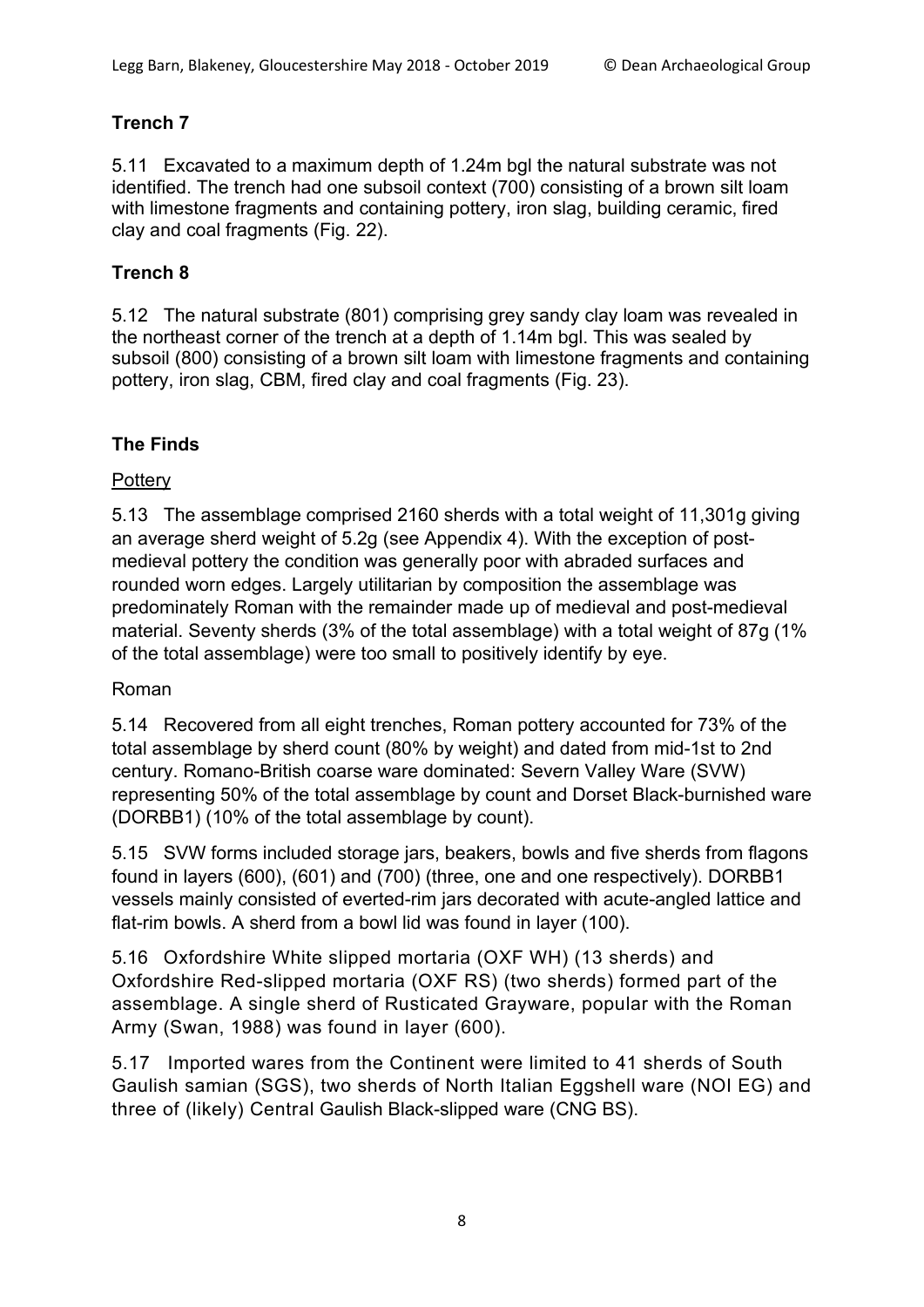5.18 By examining decorated SGS sherds two vessels were identified. The first, a Form 29 carinated bowl (AD 50-70) from layer (301B) and the second, a Form 37 hemispherical bowl (AD 70-110) from layer (100) (Webster, 1996).

## Medieval

5.19 Medieval pottery made up 3% of the total assemblage by sherd count and 2% by weight (72 sherds and 264g respectively).The sherds were small and very abraded green-glaze or coarse cooking pot fragments dated to the 13th -14th century. One sherd of (possibly) saintonage ware was recovered from layer (301B). The sparsity and condition of the medieval pottery suggests its presence is due to a manuring scatter.

## Post-medieval

5.20 Making up 21% of the total assemblage by sherd count and 17% by weight, post-medieval pottery was largely in good condition and dated from the late 16th to 20th century.

## Ceramic Building Material (CBM)

5.21 An assemblage of 106 fragments weighing a total of 2431g was recovered from the excavation. Modern brick accounted for 38 fragments (619g) and modern drainage for five fragments (42g). Based on context the remainder suggested a Roman date. A fragment (488g) of a Roman tegula roof tile was recovered from layer (301B).

## Fired Clay

5.22 A total of 116 pieces with a total weight of 1093g were excavated. It was not possible to determine if these were from domestic or industrial structures. However, a fragment recovered from layer (202) had iron slag fused to it suggesting that at least part of the assemblage could be bloomery furnace lining material.

## Glass

5.23 Of the 115 fragments (459g) recovered from 11 contexts the majority are from 19th and 20th century vessels or windows. A sherd from a small square Roman bottle dating from the mid-1st – 2nd century was found in layer (301A) and a total of six glass sherds from layers (100), (300),(301), (301B) and (600) were provisionally identified as Roman.

## Worked Stone

5.24 Three pieces of stone (120g, 63g and 62g) were excavated from layer (600). All three could be fragments of knife sharpeners and by association with Roman pottery, were dated to that period.

## Metalwork

5.25 Three copper or copper-alloy fragments were found. The first from layer (100) consisted of a small broken link (1g) of unknown date, the second was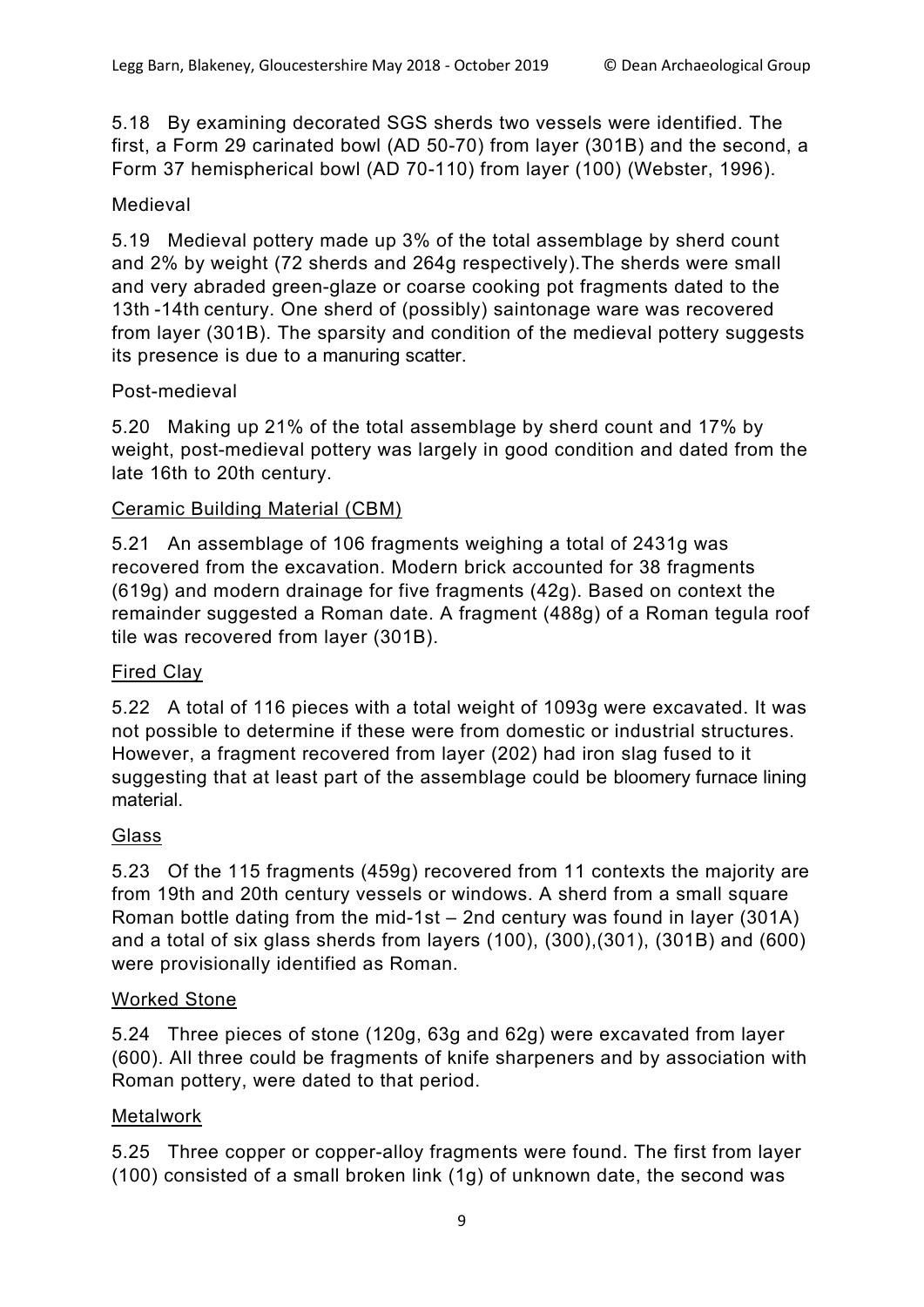part of a large button (17g) from layer (200) and the third a broken modern drawer handle (21g) from layer (300).

5.26 A total of 77 pieces of ironwork (1504g) were recovered from ten contexts. All were badly corroded. Possible nails were suggested by the shape of fragments in layers (100), (200), (300), (301), (301B), (500), (600) and (700). Part of a horseshoe was found in layer (401).

## Coins

5.27 Two were found, both in poor condition. A possible William III farthing (1699) was recovered from layer (200) and a George III halfpenny (1770) from layer (600).

## Coal and Charcoal

5.28 A total of 619 pieces of coal (1238g) were recovered from layers (100), (200), (300), (301), (301A), (400), (502), (600), (700) and (800). Nineteen fragments of charcoal (17g) were recovered from layers (202), (301A), (301B), (600), (700) and (800). It was not possible to securely date either the coal or charcoal deposits.

## Iron Slag

5.29 Bloomery Iron smelting tap slag (total weight 768 kg) was recovered from all eight trenches and in all contexts containing a significant quantity of Roman artefacts, and so dated to that period. No furnace bottom slag was identified. Layer (202) consisted of an iron slag aggregate 0.20m thick.

## Other Finds

5.30 Bowl and stem fragments from clay pipes dated to the 19th century and a small quantity of unidentified animal bones were excavated from a number of contexts. Small pieces of sheep's teeth were identified in layer (600). Excavated material from (600) also included slate fragments and possible degraded mortar. Small pieces of struck flint were recovered from layers (301B), (400), (600) and (800).

## 6.0 DISCUSSION

6.1 Eight trenches were excavated and datable artefacts recovered. Apart from a few pieces of struck flint suggesting prehistoric activity, all of these were attributed to either the Roman, medieval or post-medieval periods.

## Roman

6.2 Legg Barn is the site of a high-status mid-1st to mid-2nd century Roman building (Walters, 1991 & 1993). It was expected that further evidence of Roman occupation would be found in our excavation and this proved to be the case.

6.3 Two structural features were identified in trench 2 both in a Roman context. The first (203) consisted of two courses of flat stone which had been cut through by a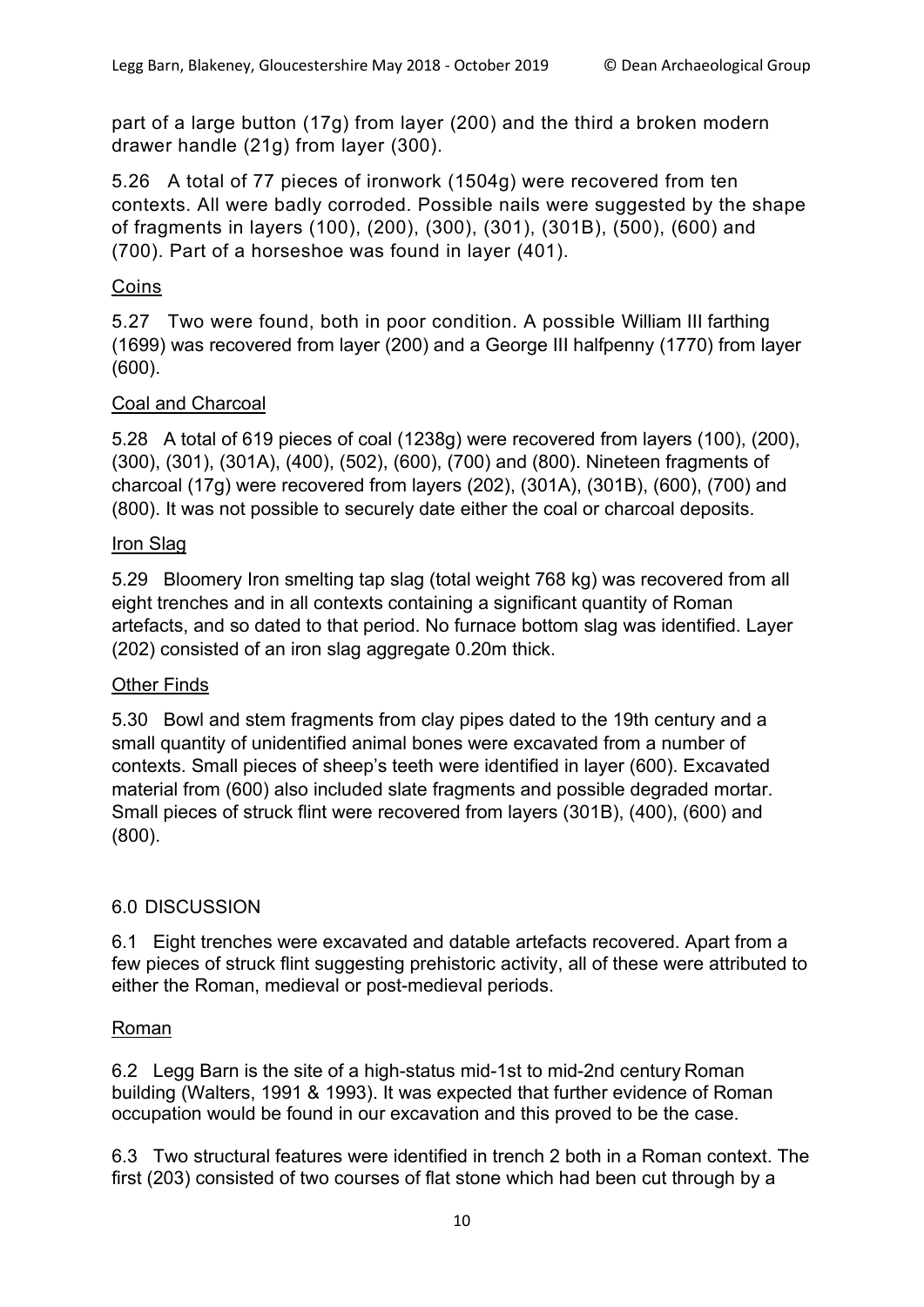modern drainage ditch and could be the remains of a surface or pathway. The second (202), a later iron slag aggregate surface layer. A third possible feature in trench 6 made up of angular and sub-angular limestone fragments in a sandy clay loam matrix (601) is an enigma. The composition is too loose to be a wall and may be a surface of a deposit of material associated with building construction or demolition. It is unfortunate that bad weather prevented further investigation of the feature which may be a natural deposit, but on balance is probably man-made.

6.4 Roman pottery dating from the mid-1st to 2nd century dominated the total site assemblage and included both coarse and fine wares. Trenches 1 and 6 were close to the site of the previously identified high-status building and each produced a significant concentration of Roman pottery. However, Trench 3 which was some distance from that site also contained a large quantity of Roman pottery, together with a fragment of a Roman tegula roof tile and a sherd from a square Roman bottle dating from the mid-1st to 2nd century. This may indicate that there is a second Roman building yet to be discovered.

6.5 A substantial quantity of iron smelting tap slag was excavated from across the site together with 116 fragments of fired clay. However, only 17g of charcoal was recovered, no furnace bottoms were found and no scorched soil to indicate in-situ burning identified. This indicates that the material had been transported in for aggregate, as evidenced by the surface layer (202).

#### Medieval

6.6 The only artefacts recovered were small abraded pottery sherds dating from the 13th -14th century and probably deposited during the application of manure.

## Post-medieval

6.7 A variety of post-medieval artefacts were recovered from across the site largely dating from the 19th-20th century. It is known from ordnance survey maps that the site was used as an orchard until fairly recently.

## 7.0 CONCLUSIONS

7.1 The results of the DAG excavations in 2018-2019 are consistent with the conclusion reached by the DAG excavations in 1990-1992 that a high-status Roman building occupied the site in the mid-1st to mid-2nd century. Evidence of other buildings was not found but the distribution of pottery, and the results of the Resistivity Survey, indicates there may be others to find. The location of the iron smelting site remains elusive, but it is likely to be in the vicinity given Blakeney's good communication links through both road and river transport. The iron slag aggregate layer in trench 2 overlaid earlier Roman contexts, perhaps indicating a later 2nd century date for its construction.

7.2 No evidence of occupation after the Roman period was found and it seems that the site was given over to agriculture.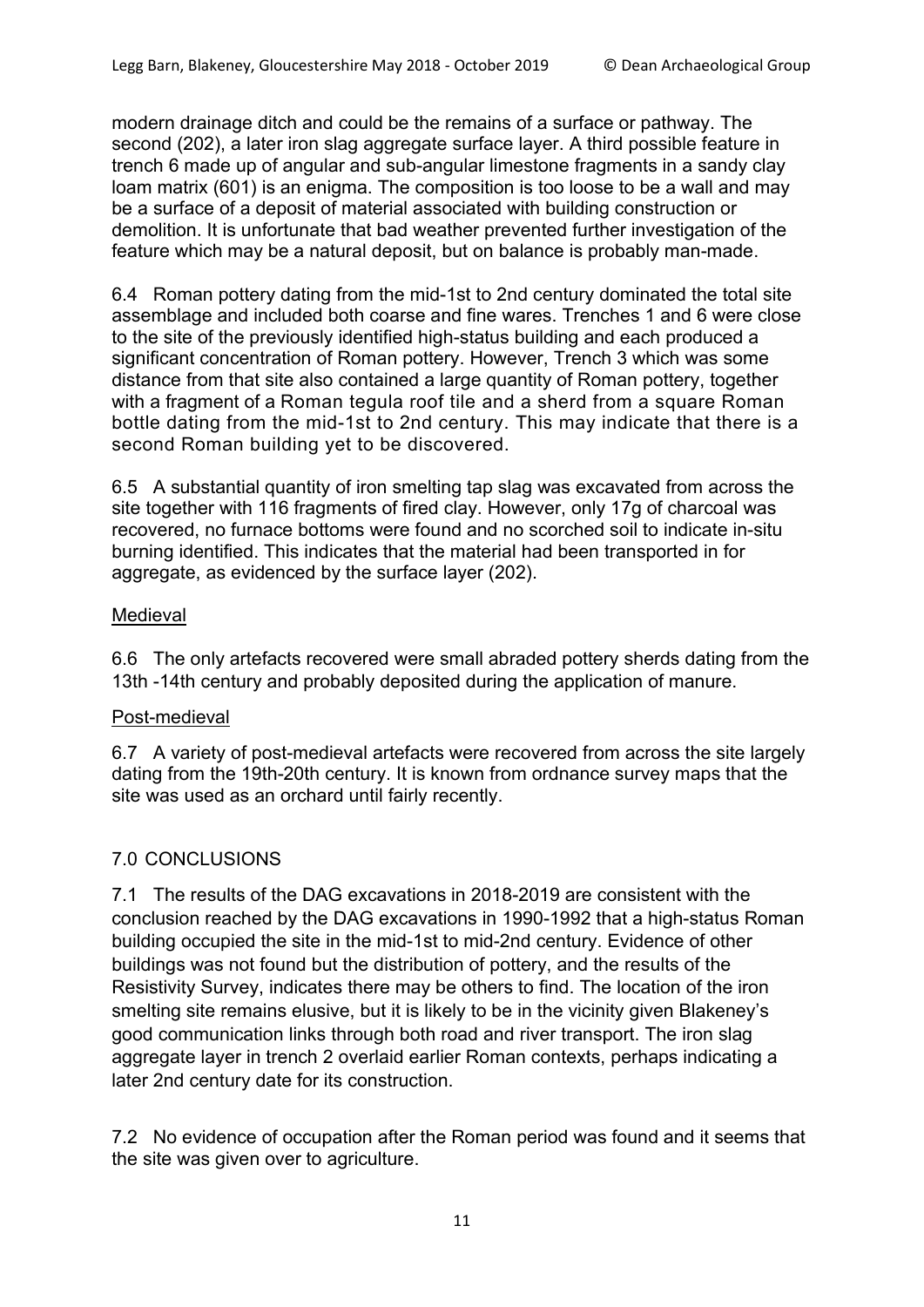#### 8.0 ACKNOWLEDGEMENTS

8.1 Dean Archaeological Group would like to thank Ted Harris for allowing us to excavate in his garden at Legg Barn. We would also like to acknowledge the time, advice and assistance given by Jon Hoyle, Anna Morris and James Tongue, Gloucestershire County Council Archaeology Service, Andy Walsh and Rob Hedge at Worcestershire Archaeology and Steve Clark of Monmouth Archaeology.

8.2. The excavation was directed by Phil Riches and this report written by John Izzard. Phil Riches also produced the photographic record and the excavators were: Phil Riches, Ken Eames, Stuart Cox, Kevan and Linda Froud, Roger Coe, Judi Morgan, Shauna Townsend, Anna Hutchesson, Claire Dickinson, Pauline Blake, Ian Dean, Marlene Wilkinson, Ian Wright, Sarah Williams, Terry James, Margaret, Peter and Kimberley Smith and John Izzard.

#### 9.0 REFERENCES

Allen, D., 1998, *Roman Glass in Britain.*

Allen, J.R.L., 2008, *Romano-British Iron-Making on the Severn Estuary Levels: Towards a Metallurgical Landscape. Archaeology in the Severn Estuary* **19** (2008), 73-119.

Allen, J.R.L., 2017, *Geology for Archaeologists.*

Barber, A.J., and Holbrook, N., 2000*, A Roman Iron-Smelting Site at Blakeney, Gloucestershire: excavations at Millend Lane 1997. Trans. BGAS* **118** 33-60.

*British Geological Survey*, BGS 2020 Geology of Britain Viewer [website] <http://www.bgs.ac.uk/discoveringGeology/geologyOfBritain/viewer.html> Accessed on 3 July 2020.

Cotswold Archaeology Trust, 1998, *Mile End Lane, Blakeney, Glos Archaeological Excavation Post-Excavation Assessment.*

Gloucestershire HER 4080: *Post medieval linear features south west of Blakeney.*

Gloucestershire HER 6212: *Roman road from Newnham to Caerwent.*

Gloucestershire HER 6358: *Site of medieval castle or chapel near Blakeney.*

Gloucestershire HER 9339: *Roman pottery from near Brook Cottage, Blakeney.*

Gloucestershire HER 9754: *Roman-British potsherds at Blakeney.*

Gloucestershire HER 17988: *Land at Millend Lane, Blakeney. Evidence for Romano-British Iron smelting.*

Gloucestershire HER 18408: *Undated finds and Roman pottery, found to the south of Blakeney.*

Gloucestershire HER 18423: *Finds, Blakeney*.

Gloucestershire HER 18426: *Roman Occupation site Legg House, Blakeney*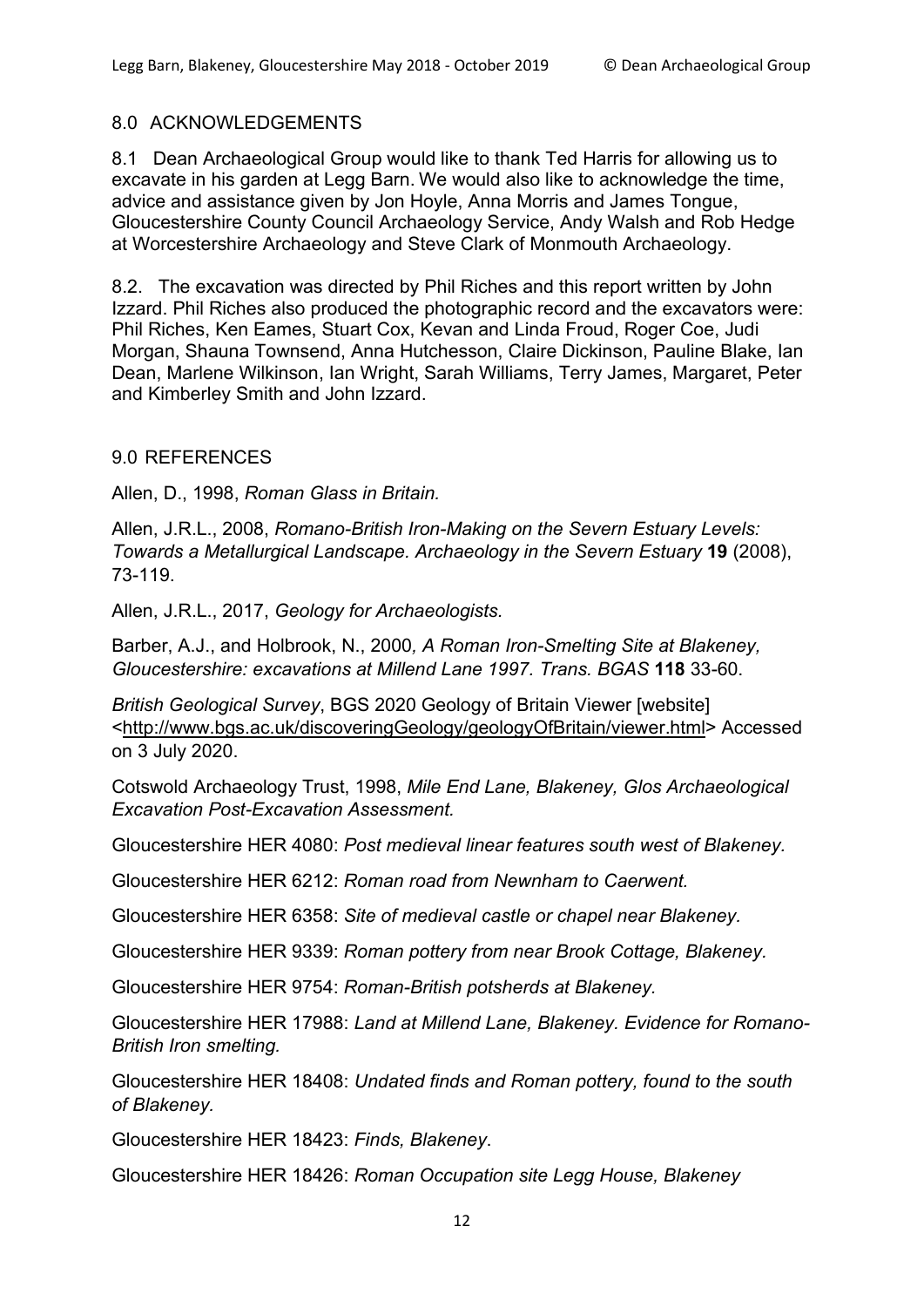*Gloucester Pottery* [website] <http://glospot.potsherd.net/docs/intro> accessed on 3 July 2020.

Guy de la Bedoyere, 1988, *Samian Ware.*

Guy de la Bedoyere, 2000, *Pottery in Roman Britain.*

Herbert, N.M., 1996 Awre, Bledisloe Hundred, in Herbert, N.M (ed*) A History of the county of Gloucestershire, Victoria County History, V, 14-46. British History Online* http://www.british-history.ac.uk/vch/glos/vol5/pp14-46 accessed 3 July 2020.

Hoyle, J.P., 2017, *Research Framework for Forest of Dean District Forest of Dean Archaeological Survey Stage 4: Module 3 Project Number 5291 ANL Volume 1: Introduction.*

*National Library of Scotland: Map Images* [website] < https://maps.nls.uk/index.html> accessed on 16 July 2020.

*Potsherd: An Atlas of Roman Pottery* [website] <http://potsherd.net/atlas/potsherd> accessed on 3 July 2020.

Swan, V.G., 1988, *Pottery in Roman Britain.*

Tomber, R., and Dore, J., 1998 *The National Roman Fabric Reference Collection. A Handbook.*

Walters, B., 1992, *The Archaeology and History of Ancient Dean and the Wye Valley.*

Walters, M., 1991, *Rescue excavations on the Roman occupation site at Legg House, Blakeney,* Dean Archaeology, 3, 1990, 40-44.

Walters, M., 1993, *Excavations on the Roman occupation site at Legg House, Blakeney* (1991/92), Dean Archaeology, 5, 1992, 4-12.

Webster, P.V., 1976, *Severn Valley Ware: A Preliminary Study. Trans. BGAS* **94** 18- 46.

Webster, P.V., 1996, *Roman Samian Pottery in Britain.*

*Worcestershire Ceramics* [website] < https://www.worcestershireceramics.org/ > accessed on 3 July 2020.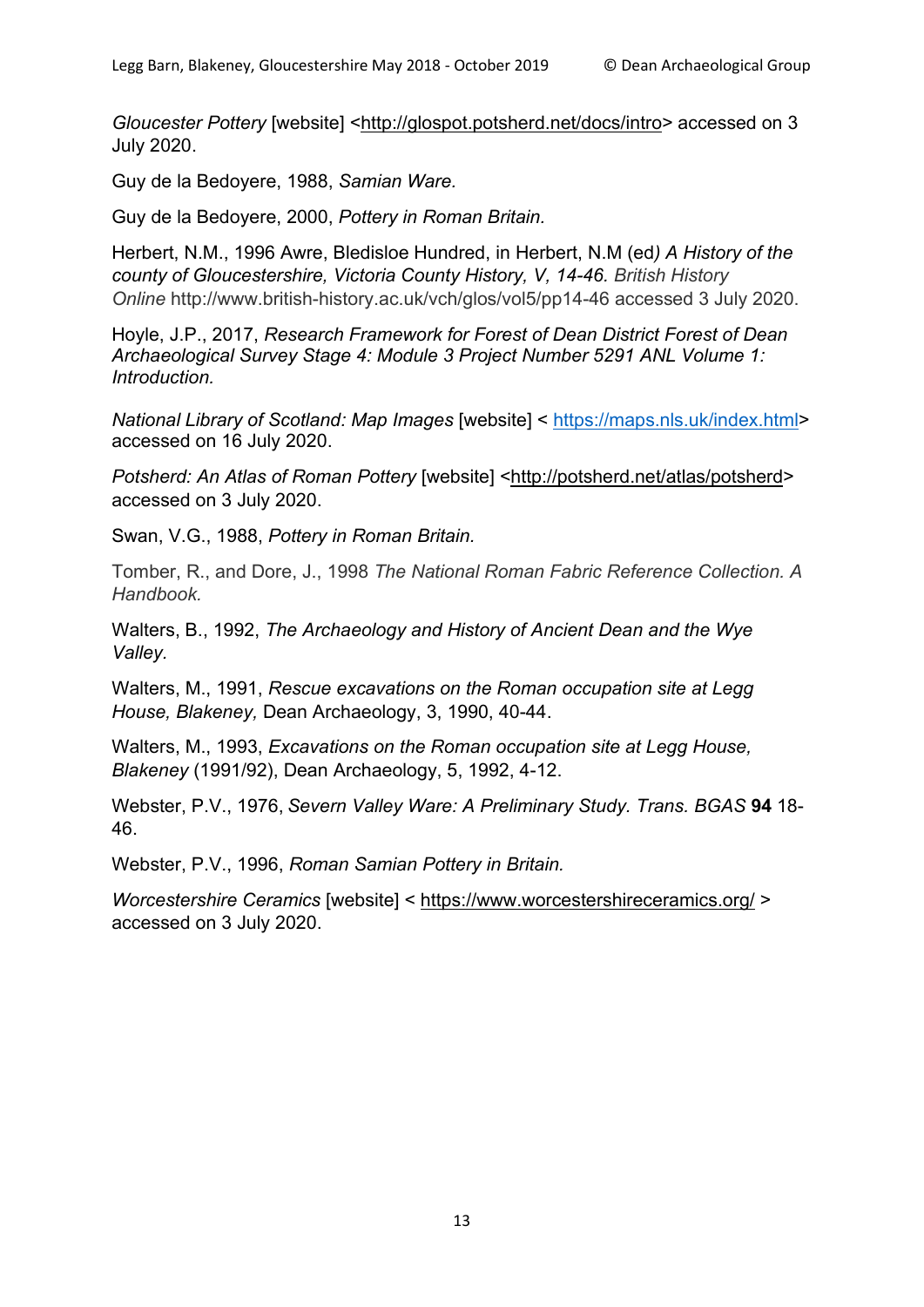| <b>Trench 1</b> |                                                                                                                                                 |
|-----------------|-------------------------------------------------------------------------------------------------------------------------------------------------|
| 100             | Subsoil. Moderately compact mid-brownish brown silt loam, angular                                                                               |
|                 | and sub-angular limestone fragments, rare small quartz rounded                                                                                  |
|                 | pebbles. Pottery, iron slag, fired clay, building ceramic, coal fragments,                                                                      |
|                 | metalwork. 0.70m thick.                                                                                                                         |
| 101             | Natural substrate. Mid-brownish red loamy sand. Excavated to a depth                                                                            |
|                 | of 0.03m.                                                                                                                                       |
|                 |                                                                                                                                                 |
| <b>Trench 2</b> |                                                                                                                                                 |
| 200             | Subsoil. Moderately compact mid orangey brown silt loam, angular                                                                                |
|                 | limestone fragments, rare medium rounded pebbles, rare small<br>charcoal flecks. Pottery, iron slag, fired clay, building ceramic,              |
|                 | metalwork. 0.15m - 0.60m thick.                                                                                                                 |
| 201             | Ditch cut. WNW/ESE aligned. 1m wide, 0.88m deep. Vertical sides.                                                                                |
| 202             | Layer. Iron slag aggregate. Pottery, fired clay. 0.20m thick.                                                                                   |
| 203             | Structure. Two courses of flat stone approximately 0.10m high.                                                                                  |
|                 | Variable width between 0.25m -0.35m.                                                                                                            |
| 204             | Subsoil. Moderately compact mid-brownish brown silt loam. Angular                                                                               |
|                 | limestone fragments. Pottery, iron slag. 0.08m thick.                                                                                           |
| 205             | Ditch fill. Moderately compact mid-brownish brown silt loam. Angular                                                                            |
|                 | limestone fragments. 1m wide, 0.88m deep.                                                                                                       |
| 206             | Natural substrate. Moderately compact mid-brownish red loamy sand.                                                                              |
|                 | Excavated to a depth of 0.04m.                                                                                                                  |
| 207             | Structure. A 0.16m diameter stoneware ceramic drain centred in a<br>sand/gravel fill. (0.40m width either side of the drain.)                   |
|                 |                                                                                                                                                 |
| Trench 3        |                                                                                                                                                 |
| 300             | Topsoil. Moderately compact mid-brownish brown silt loam. Angular                                                                               |
|                 | limestone fragments. Pottery, iron slag, building ceramic, coal                                                                                 |
|                 | fragments, metal work. 0.06m thick.                                                                                                             |
| 301             | Subsoil. Moderately compact mid-pinky brown silty clay. Angular                                                                                 |
|                 | limestone fragments. Pottery, iron slag, fired clay, coal fragments.                                                                            |
|                 | Excavated to a variable depth of between 0.15m and 0.57m.                                                                                       |
| 301A            | Subsoil. Moderately compact mid-pinky brown silty clay. Angular                                                                                 |
|                 | limestone fragments. Pottery, iron slag, fired clay, coal fragments.<br>0.57m thick.                                                            |
| 301B            | Subsoil. Moderately compact mid-pinky brown silty clay. Angular                                                                                 |
|                 | limestone fragments. Pottery, iron slag, fired clay, coal fragments.                                                                            |
|                 | 0.57m thick.                                                                                                                                    |
| 302             | Natural substrate. Loose brownish brown loamy sand with medium                                                                                  |
|                 | rounded and sub-rounded limestone fragments. Excavated to a depth                                                                               |
|                 | of 0.08m.                                                                                                                                       |
|                 |                                                                                                                                                 |
| <b>Trench 4</b> |                                                                                                                                                 |
| 400             | Topsoil. Loose mid-brownish brown silt loam. Pottery, iron slag,                                                                                |
|                 | building ceramic, coal fragments, metalwork. 0.11m thick.                                                                                       |
| 401             | Subsoil. Moderately compact mid-pinky brown silty clay. Small angular<br>limestone fragments. Pottery, iron slag, fired clay, building ceramic, |
|                 |                                                                                                                                                 |

# **Appendix 1: Context Register**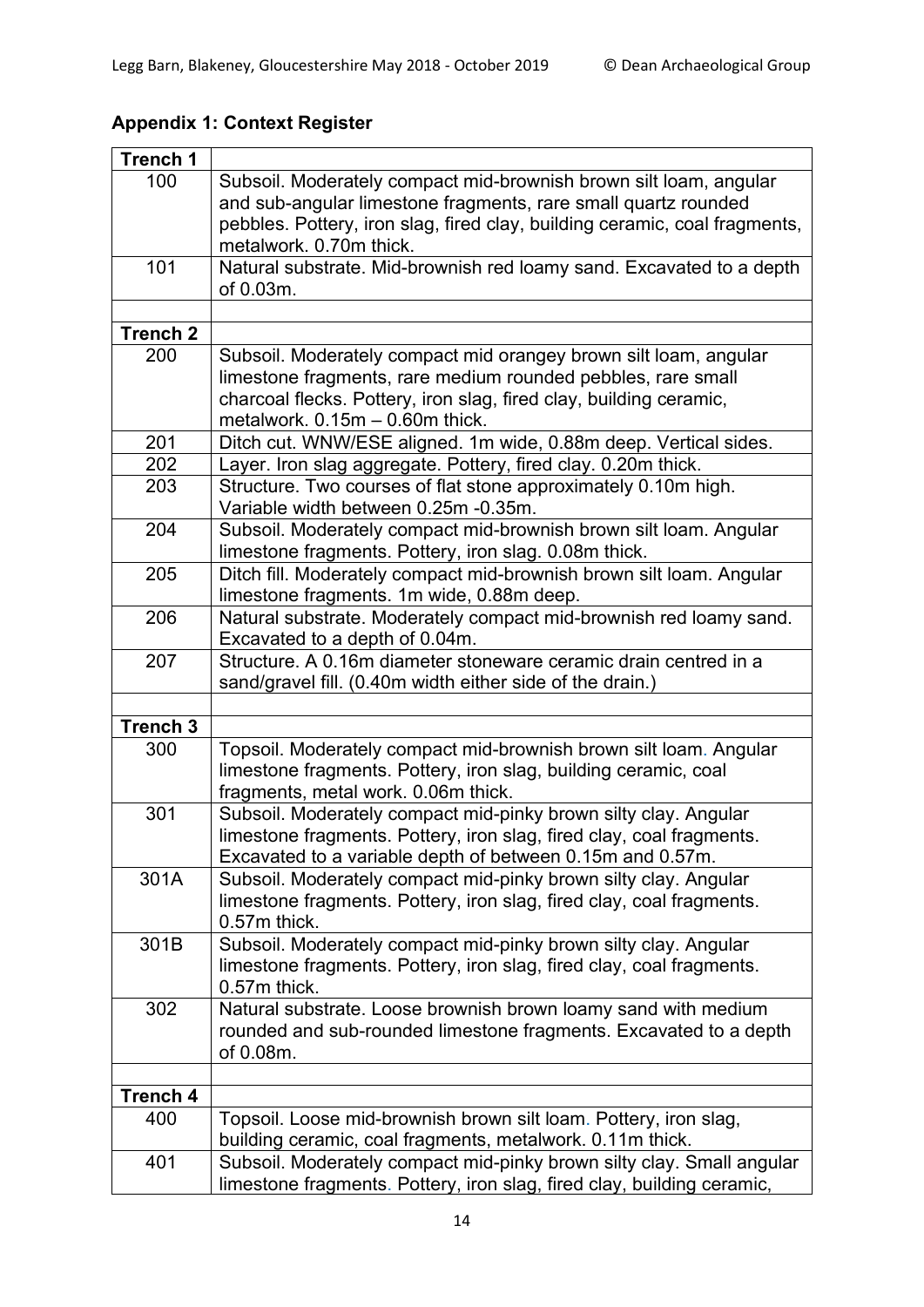|                 | metalwork. Excavated to a variable depth of between 0.50m and           |
|-----------------|-------------------------------------------------------------------------|
|                 | 1.04m.                                                                  |
|                 |                                                                         |
| Trench 5        |                                                                         |
| 500             | Topsoil. Loose mid-brownish brown silt loam. Pottery, building          |
|                 | ceramic, metalwork. 0.07m thick.                                        |
| 501             | Subsoil. Moderately compact mid-pinky red silty clay. Angular           |
|                 | limestone fragments. Pottery. 0.10m thick.                              |
| 502             | Subsoil. Loose mid-brownish brown silty loam. Occasional small          |
|                 | angular limestone fragments. Pottery, iron slag, fired clay, building   |
|                 | ceramic, coal fragments. Excavated to a depth of 0.43m.                 |
|                 |                                                                         |
| Trench 6        |                                                                         |
| 600             | Subsoil. Moderately compact mid-brownish brown silt loam.               |
|                 | Medium/large angular and sub-angular limestone fragments and rare       |
|                 | small rounded pebbles (mostly quartz). Pottery, iron slag, building     |
|                 | ceramic, glass, metalwork, coal fragments. 0.90m thick.                 |
| 601             | Subsoil. Medium/large angular and sub-angular limestone fragments in    |
|                 | a loose mid-brownish brown sandy clay loam matrix. One pottery          |
|                 | sherd, iron slag. 0.61m thick.                                          |
| 602             | Natural substrate. Loose mid-brownish brown sandy clay loam.            |
|                 | Angular and sub-angular limestone fragments and occasional small        |
|                 | rounded quartz pebbles. Excavated to a depth of 0.25m.                  |
|                 |                                                                         |
| <b>Trench 7</b> |                                                                         |
| 700             | Subsoil. Moderately compact mid-brownish brown silt loam. Angular       |
|                 | limestone fragments and rare small rounded quartz pebbles. Pottery,     |
|                 | iron slag, building ceramic, fired clay, coal fragments. Excavated to a |
|                 | variable depth between 0.48m and 1.24m.                                 |
|                 |                                                                         |
| <b>Trench 8</b> |                                                                         |
| 800             | Subsoil. Moderately compact mid-brownish brown silt loam.               |
|                 | Occasional angular limestone fragments. Pottery, iron slag, building    |
|                 | ceramic, fired clay, coal fragments. Excavated to a variable depth      |
|                 | between 0.51m and 1.12m.                                                |
| 801             | Natural substrate. Loose mid-brownish grey sandy clay loam.             |
|                 | Excavated to a depth of 0.02m.                                          |
|                 |                                                                         |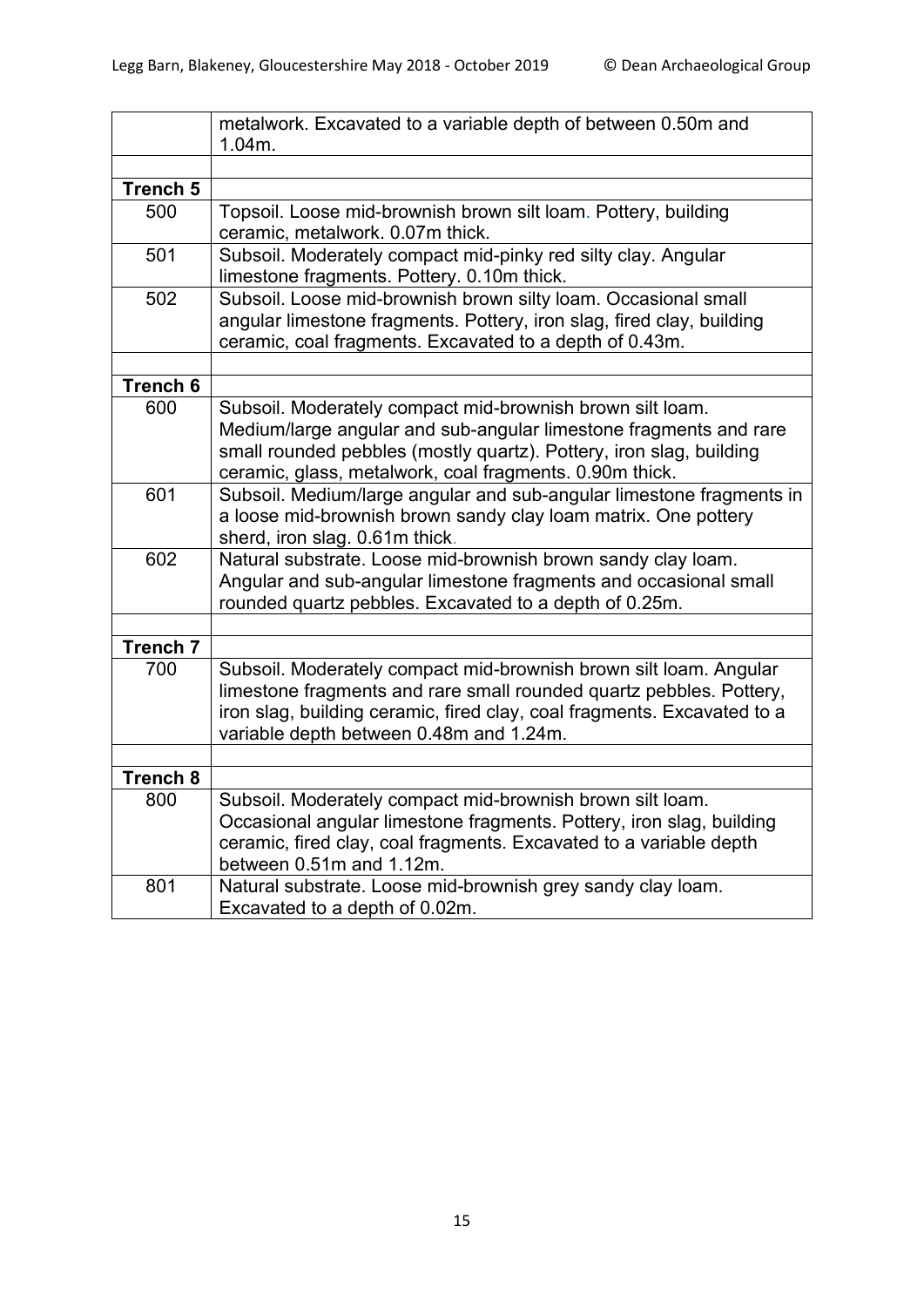# **Appendix 2: Finds List**

| <b>Context</b> | Category                                | Count          | Weight(g)      | <b>Date</b>                      |
|----------------|-----------------------------------------|----------------|----------------|----------------------------------|
| Surface        | Medieval pottery: Green glazed          |                | 13             | Med.                             |
|                | Post-medieval: Cistercian ware          | 1              | 12             | C16-C17                          |
|                |                                         |                |                |                                  |
| 100            | Roman pottery                           | 503            | 2525           | Roman                            |
|                | Medieval pottery                        | 1              | 3              | C13-C15                          |
|                | Post-medieval pottery                   | 85             | 353            | C16-C20                          |
|                | <b>CBM</b>                              | 15             | 191            | Roman?                           |
|                | <b>CBM: Brick fragments</b>             | 10             | 52             | Modern                           |
|                | Fired clay                              | 23             | 324            |                                  |
|                | Clay pipe: bowl & stem fragments        | 16             | 24             | $C-19$                           |
|                | Glass: (one possible Roman fragment)    | 17             | 154            | Modern                           |
|                | Metalwork: Fe, Cua                      | 24             | 211            |                                  |
|                | Animal bone: Not identified             | 5              | 21             |                                  |
|                | Coal                                    | 27             | 50             |                                  |
|                | Metallurgical residues: smelting slags  |                | 91.2kg         | Roman?                           |
|                |                                         |                |                |                                  |
| 101            | <b>Nil</b>                              |                |                |                                  |
| 200            | Roman pottery                           | 89             | 379            | Roman                            |
|                | Medieval pottery: Green glazed          | 3              | 16             | Med.                             |
|                | Post-medieval pottery                   | 51             | 351            | C18-C20                          |
|                | <b>CBM</b>                              | 12             | 419            | Roman?                           |
|                | Fired clay                              | 32             | 241            |                                  |
|                | Glass                                   | 27             | 77             |                                  |
|                | Metalwork: Fe                           | 5              | 100            |                                  |
|                | Coin: Poss. William III farthing (1699) | $\mathbf{1}$   | $\overline{2}$ | $C-17$                           |
|                | Animal bone: Not identified             | 3              | 53             |                                  |
|                | Coal                                    | 35             | 90             |                                  |
|                | Metallurgical residues: smelting slags  |                | 137.7kg        |                                  |
|                |                                         |                |                |                                  |
| 201            | Nil                                     |                |                |                                  |
| 202            | Roman pottery                           | 11<br>12       | 89             | Roman                            |
|                | Fired clay<br>Charcoal                  | 1              | 164<br>0       |                                  |
|                |                                         |                |                |                                  |
|                | Metallurgical residues: smelting slags  |                | 164.9kg        |                                  |
| 203            | <b>Nil</b>                              |                |                |                                  |
| 204            | Roman pottery: SVWOX                    | $\overline{2}$ | 12             | Roman                            |
|                |                                         |                |                |                                  |
| 205            | <b>Nil</b>                              |                |                |                                  |
| 206            | <b>Nil</b>                              |                |                |                                  |
| 300            | Roman pottery                           | 40             | 178            | Roman                            |
|                | Medieval pottery                        | 8              | 65             | Med.                             |
|                | Post-medieval pottery                   | 49             | 212            | C <sub>16</sub> -C <sub>20</sub> |
|                | <b>CBM</b>                              | 4              | 31             | Roman?                           |
|                | <b>CBM: Brick fragments</b>             | 1              | 13             | Modern                           |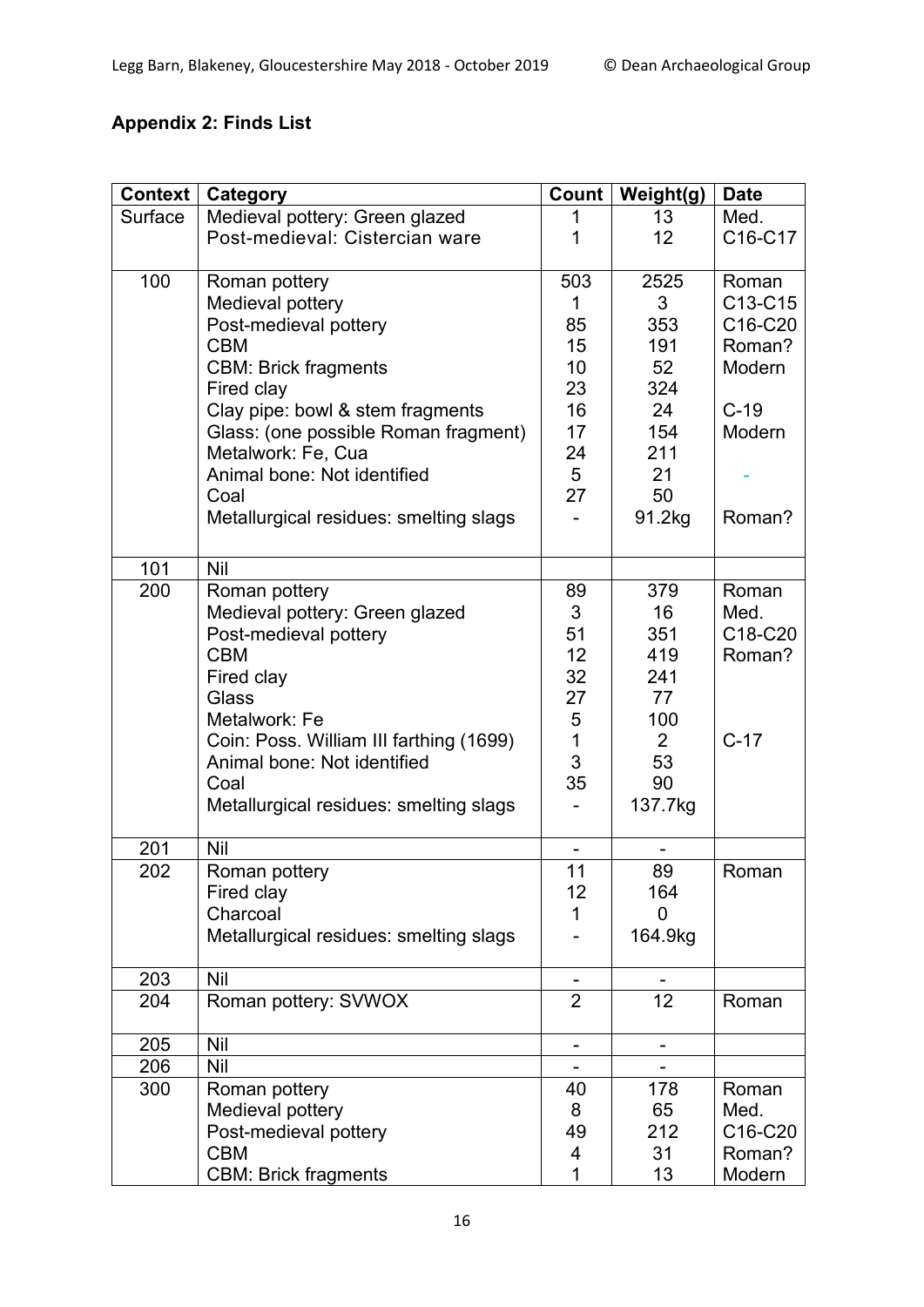|      | Fired clay<br>Clay pipe: bowl & stem fragments<br>Glass: (one possible Roman fragment)<br>Metalwork: Fe, Cua<br>Animal bone: Not identified<br>Coal<br>Metallurgical residues: smelting slags                                                                                                 | 1<br>4<br>11<br>$\,6$<br>6<br>116                                                                        | 6<br>12 <sub>2</sub><br>39<br>172<br>$\overline{4}$<br>256<br>1.8kg                     | $C-19$<br>Modern                                                                          |
|------|-----------------------------------------------------------------------------------------------------------------------------------------------------------------------------------------------------------------------------------------------------------------------------------------------|----------------------------------------------------------------------------------------------------------|-----------------------------------------------------------------------------------------|-------------------------------------------------------------------------------------------|
| 301  | Roman pottery<br>Medieval pottery<br>Post-medieval pottery<br><b>CBM</b><br><b>CBM: Brick fragments</b><br>Fired clay<br>Clay pipe: stem fragments<br>Glass: (two possible Roman fragments)<br>Metalwork: Fe<br>Animal bone: Not identified<br>Coal<br>Metallurgical residues: smelting slags | 107<br>26<br>30<br>2<br>$\mathbf{1}$<br>12<br>$\overline{4}$<br>8<br>$\overline{\mathbf{4}}$<br>1<br>205 | 483<br>62<br>111<br>22<br>58<br>60<br>6<br>11<br>31<br>$\overline{2}$<br>264<br>106.7kg | Roman<br>Med.<br>C <sub>18</sub> -C <sub>20</sub><br>Roman?<br>Modern<br>$C-19$<br>Modern |
| 301A | Roman pottery<br>Medieval pottery<br>Post-medieval pottery<br>Fired clay<br>Clay pipe: stem fragments<br>Glass: Square bottle fragment<br>Animal bone: Not identified<br>Coal<br>Charcoal<br>Metallurgical residues: Inc. in (301)                                                            | 72<br>11<br>6<br>9<br>$\overline{2}$<br>1<br>1<br>1<br>1                                                 | 853<br>40<br>9<br>94<br>$\overline{2}$<br>3<br>5<br>$\overline{7}$<br>1                 | Roman<br>Med.<br>C19-C20<br>$C-19$<br>Roman                                               |
| 301B | Roman pottery<br>Medieval pottery<br>Post-medieval pottery<br>CBM: Tile - Tegula<br>Fired clay<br>Glass<br>Metalwork: Fe<br>Charcoal<br><b>Flint: Struck</b><br>Metallurgical residues: Inc. in (301)                                                                                         | 68<br>$\overline{2}$<br>9<br>1<br>9<br>$\mathbf{1}$<br>1<br>10<br>1                                      | 877<br>4<br>19<br>488<br>43<br>3<br>22<br>11<br>$\overline{2}$                          | Roman<br>Med.<br>C16-C20<br>Roman<br>Roman                                                |
| 302  | Nil                                                                                                                                                                                                                                                                                           |                                                                                                          |                                                                                         |                                                                                           |
| 400  | Roman pottery<br>Medieval pottery<br>Post-medieval pottery<br><b>CBM: Brick fragments</b><br>Clay pipe: bowl & stem fragments<br>Glass                                                                                                                                                        | 8<br>6<br>55<br>9<br>9<br>$\overline{7}$                                                                 | 53<br>24<br>153<br>135<br>14<br>27                                                      | Roman<br>Med<br>C18-C20<br>Modern<br>$C-19$<br>Modern                                     |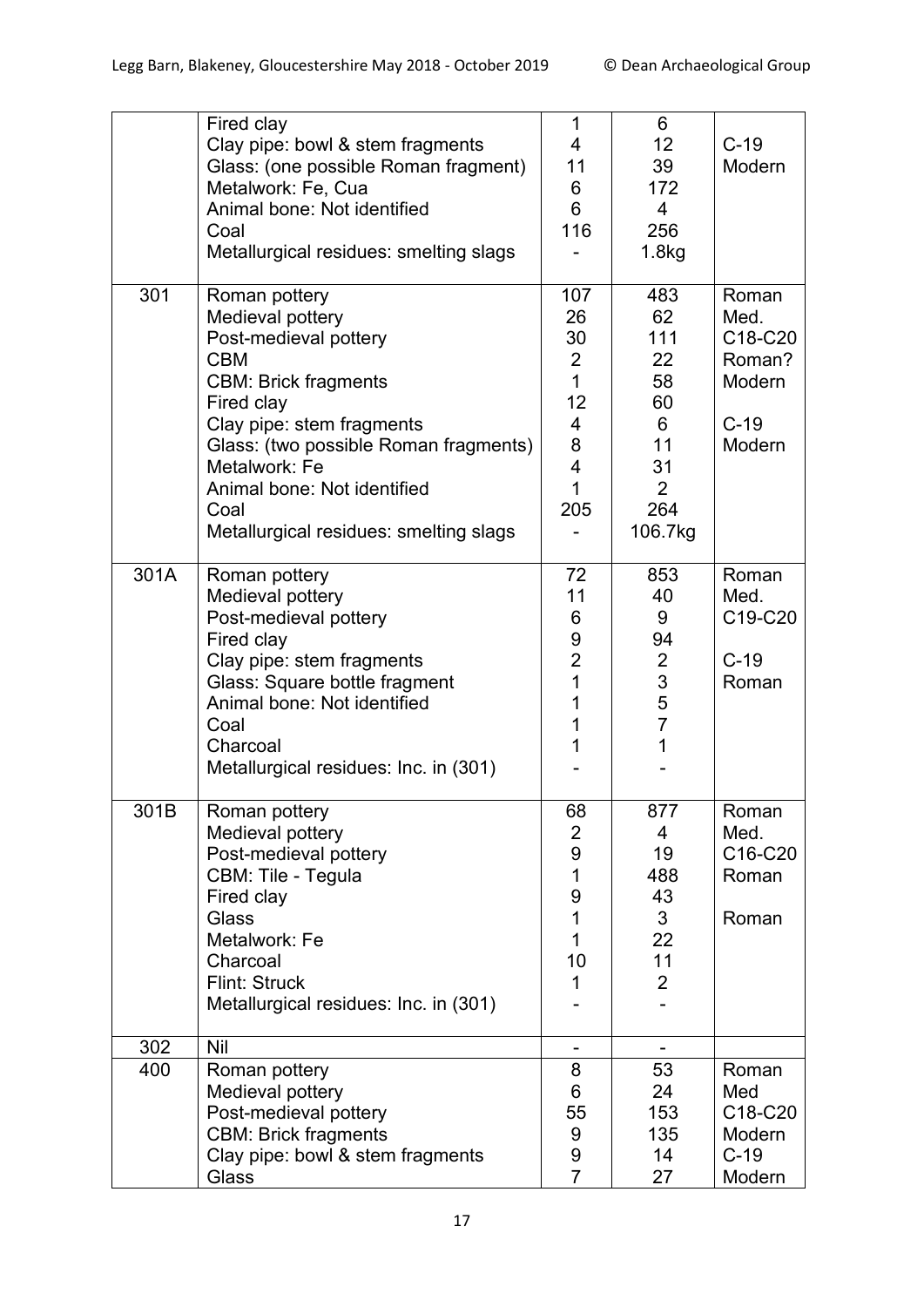|     | Metalwork: Fe, 1 x modern pin badge    | 9                       | 111            |         |
|-----|----------------------------------------|-------------------------|----------------|---------|
|     | Coal                                   | $\overline{7}$          | 43             |         |
|     | Flint: Struck                          | $\overline{2}$          | 3              |         |
|     | Metallurgical residues: smelting slags |                         | 6.9kg          |         |
|     |                                        |                         |                |         |
| 401 | Roman pottery                          | 29                      | 143            | Roman   |
|     | Medieval pottery                       | 10                      | 27             | Med.    |
|     | Post-medieval pottery                  | $\overline{2}$          | $\overline{2}$ | C17-C19 |
|     | Unidentified pottery                   | 25                      | 36             |         |
|     | <b>CBM</b>                             | $\overline{2}$          | 21             |         |
|     | Fired clay                             | $\overline{2}$          | 13             |         |
|     | Metalwork: Fe (part of horseshoe)      | $\overline{1}$          | 108            |         |
|     | Metallurgical residues: smelting slags |                         | 71.6kg         |         |
|     |                                        |                         |                |         |
| 500 | Roman pottery                          | $\overline{2}$          | 23             | Roman   |
|     | Medieval pottery                       | 1                       | 3              | Med.    |
|     | Post-medieval pottery                  | 4                       | 63             |         |
|     | <b>CBM</b>                             | 3                       | 25             | Modern  |
|     | Glass                                  | $\overline{1}$          | 5              | Modern  |
|     | Metalwork: Fe (nail fragments)         | 3                       | 66             |         |
|     | Metallurgical residues: smelting slags |                         | 0.5kg          |         |
|     |                                        |                         |                |         |
| 501 | Medieval pottery                       | $\mathbf 1$             | 3              | Med.    |
|     | Post-medieval pottery                  | 1                       | 8              | C19-C20 |
|     |                                        |                         |                |         |
| 502 | Roman pottery                          | $\overline{2}$          | 36             | Roman   |
|     | Post-medieval pottery                  | 12                      | 101            | C19-C20 |
|     | <b>CBM</b>                             | $\overline{2}$          | 17             | Modern  |
|     | Fired clay                             | $\overline{2}$          | 13             |         |
|     | Clay pipe: stem fragment               | $\overline{1}$          | 3              | $C-19$  |
|     | Glass                                  | $\overline{\mathbf{4}}$ | 14             | Modern  |
|     | Coal                                   | 11                      | 24             |         |
|     | Metallurgical residues: smelting slags |                         | 6.5kg          |         |
|     |                                        |                         |                |         |
| 600 | Roman pottery                          | 494                     | 2668           | Roman   |
|     | Post-medieval pottery                  | 130                     | 385            | C18-C20 |
|     | Unidentified pottery                   | 45                      | 51             |         |
|     | <b>CBM</b>                             | 21                      | 400            |         |
|     | <b>CBM: Brick fragments</b>            | 15                      | 260            | Modern  |
|     | Worked Stone: Knife sharpener(s)?      | 3                       | 245            |         |
|     | Degraded mortar?                       | 16                      | 146            |         |
|     | <b>Slate</b>                           | 9                       | 99             |         |
|     | Fired clay                             | 9                       | 95             |         |
|     | Clay pipe: bowl & stem fragments       | 26                      | 42             | $C-19$  |
|     | Glass: (one possible Roman fragment)   | 37                      | 116            | Modern  |
|     | Metalwork: Fe                          | 26                      | 715            |         |
|     | Coin: George III halfpenny (1770)      | $\mathbf{1}$            | 6              | $C-18$  |
|     | Animal bone: Not identified            | 28                      | 16             |         |
|     | Animal teeth: Sheep                    | 13                      | 14             |         |
|     | Coal                                   | 167                     | 366            |         |
|     |                                        |                         |                |         |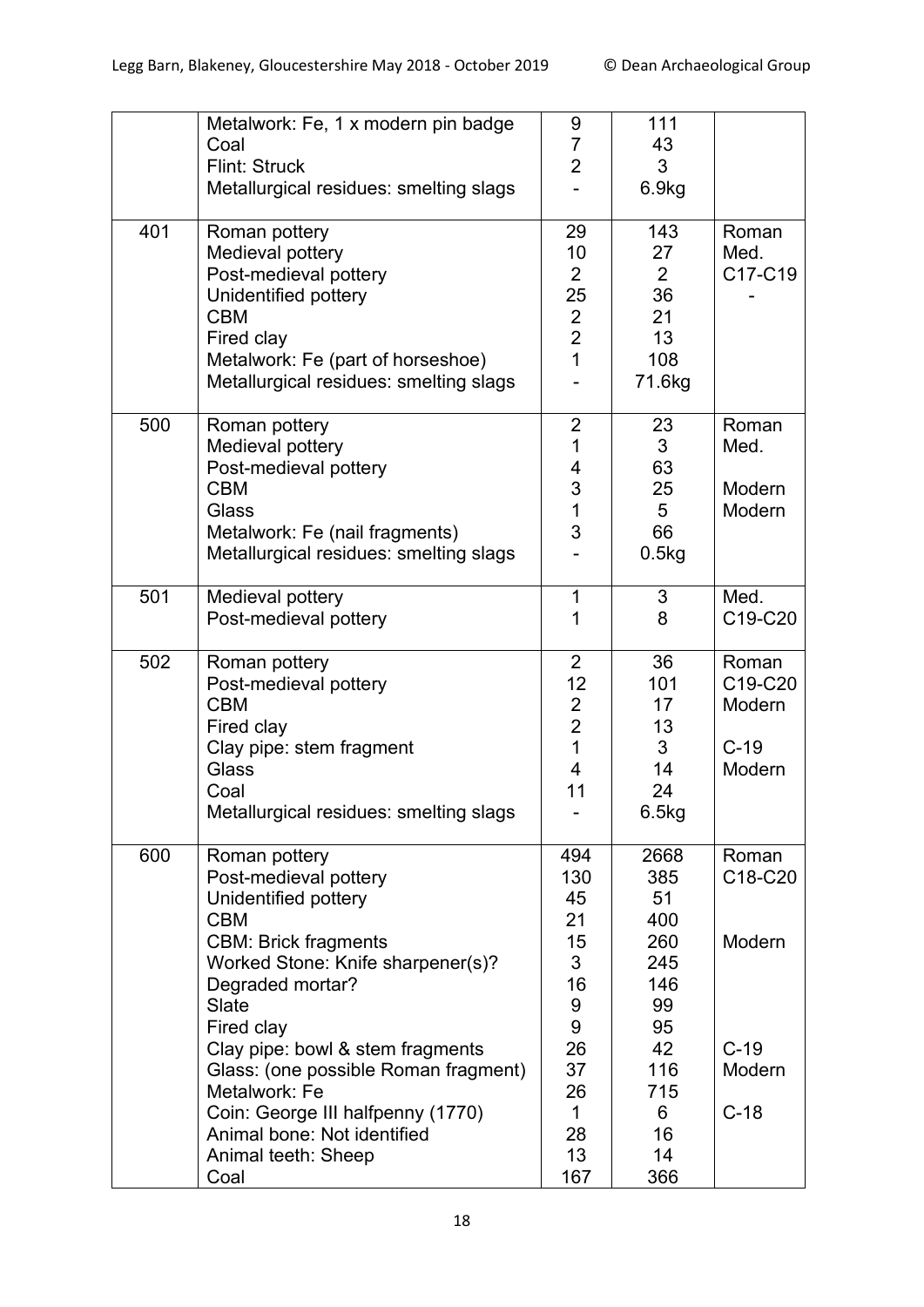|     | Charcoal<br>Flint: Struck<br>Metallurgical residues: smelting slags                                                                                                                                                                                                  | Dust<br>1                                                                             | 3<br>14<br>95.1kg                                                                                |                                                                 |
|-----|----------------------------------------------------------------------------------------------------------------------------------------------------------------------------------------------------------------------------------------------------------------------|---------------------------------------------------------------------------------------|--------------------------------------------------------------------------------------------------|-----------------------------------------------------------------|
| 601 | Roman pottery: SVWOX<br>Metallurgical residues: smelting slags                                                                                                                                                                                                       | $\mathbf 1$                                                                           | $\overline{7}$<br>4.1kg                                                                          | Roman                                                           |
| 700 | Roman pottery<br>Medieval pottery<br>Post-medieval pottery<br><b>CBM</b><br><b>CBM: Brick fragments</b><br>Fired clay<br>Clay pipe: stem fragment<br>Glass: Fragment green bottle top<br>Metalwork: Fe<br>Coal<br>Charcoal<br>Metallurgical residues: smelting slags | 105<br>1<br>6<br>$\mathbf{1}$<br>11<br>1<br>1<br>$\mathbf{1}$<br>40<br>$\overline{2}$ | 526<br>$\overline{2}$<br>3<br>198<br>77<br>119<br>1<br>10<br>$\overline{7}$<br>93<br>1<br>66.4kg | Roman<br>Med.<br>C19-C20<br>Modern<br>C <sub>19</sub><br>Modern |
| 800 | Roman pottery<br>Medieval pottery<br>Post-medieval pottery<br><b>CBM: Brick fragment</b><br>Fired clay<br>Clay pipe: bowl fragment<br>Coal<br>Charcoal<br>Flint: Struck<br>Metallurgical residues: smelting slags                                                    | 38<br>1<br>11<br>1<br>$\overline{2}$<br>$\mathbf{1}$<br>10<br>5<br>1                  | 197<br>$\overline{2}$<br>119<br>24<br>16<br>$\overline{2}$<br>45<br>1<br>6<br>14.6kg             | Roman<br>Med.<br>C19-C20<br>Modern<br>$C-19$                    |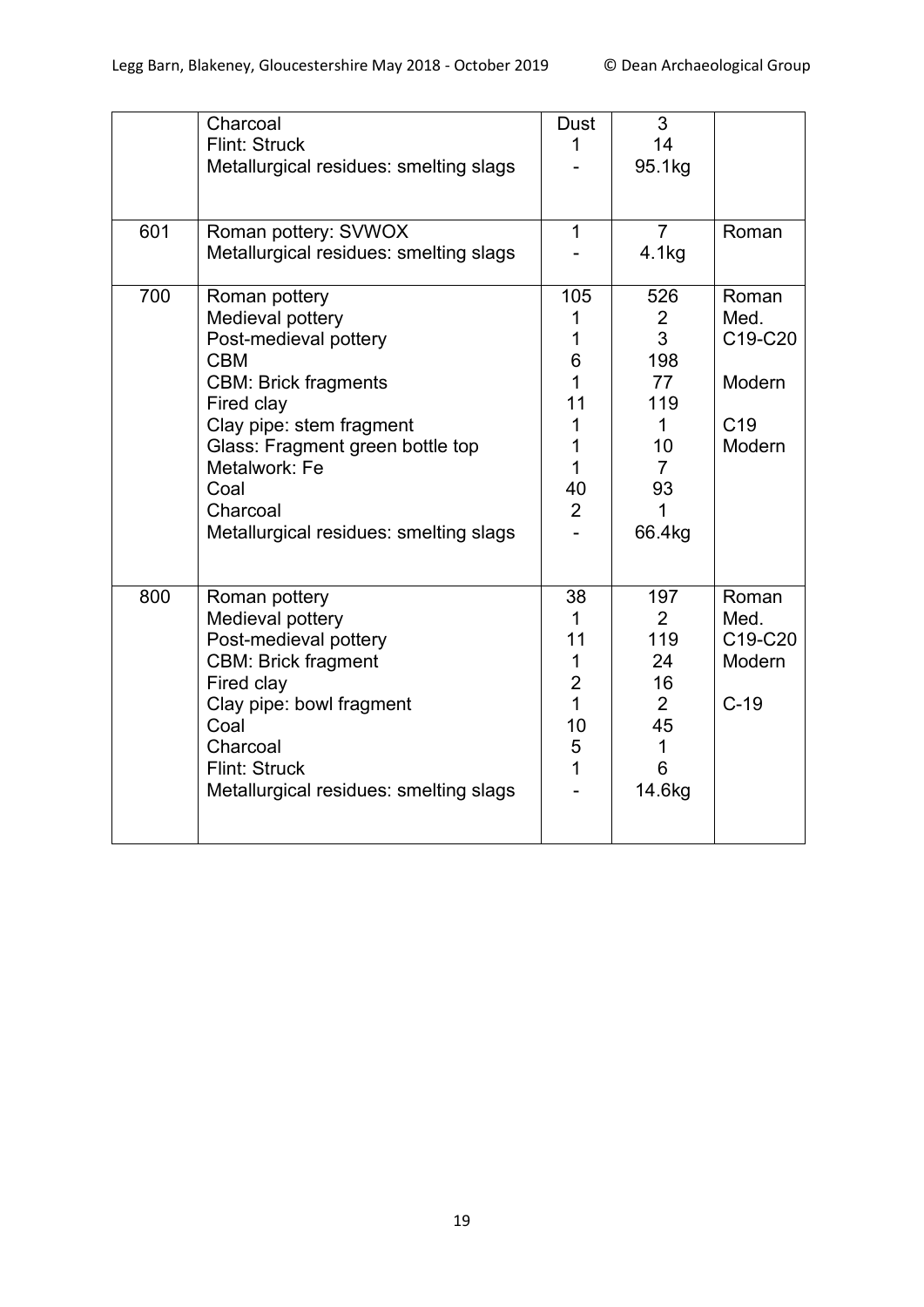# **Appendix 3: Trench list**

| <b>Trench</b> | <b>Description</b>                                                       |
|---------------|--------------------------------------------------------------------------|
| 01            | (NGR 67226 06964) (NW-SE orientation) 3m long by 1m wide. 0.73m          |
|               | max depth.                                                               |
| 02            | (NGR 67230 06989) (NNE-SSW orientation) 3m long by 1m wide.              |
|               | Expanded west with a 2m by 1m lateral extension and expanded east        |
|               | with a 0.5m by 1m lateral extension. 0.92m max depth.                    |
| 03            | (NGR 67306 06925) (N-S orientation) 4m long by 1m wide. Expanded         |
|               | west at the northern end with a 1m by 1.5m lateral extension followed by |
|               | a second western 1m by 2.5m lateral extension. 0.71m max depth.          |
| 04            | (NGR 67348 06939) (NW-SE orientation) 3m long by 1m wide. 1.15m          |
|               | max depth.                                                               |
| 05            | (NGR 67341 06940) (NW-SE orientation) 3m long by 1m wide. 0.60m          |
|               | max depth.                                                               |
| 06            | (NGR 67239 06948) (NNE-SSW orientation) 5m long by 1m wide.              |
|               | 1.15m max depth.                                                         |
| 07            | (NGR 67268 06973) (NW-SE orientation) 2m long by 1m wide. 1.24m          |
|               | max depth.                                                               |
| 08            | (NGR 67271 06946) 1m long by 1m wide. 1.14m max depth.                   |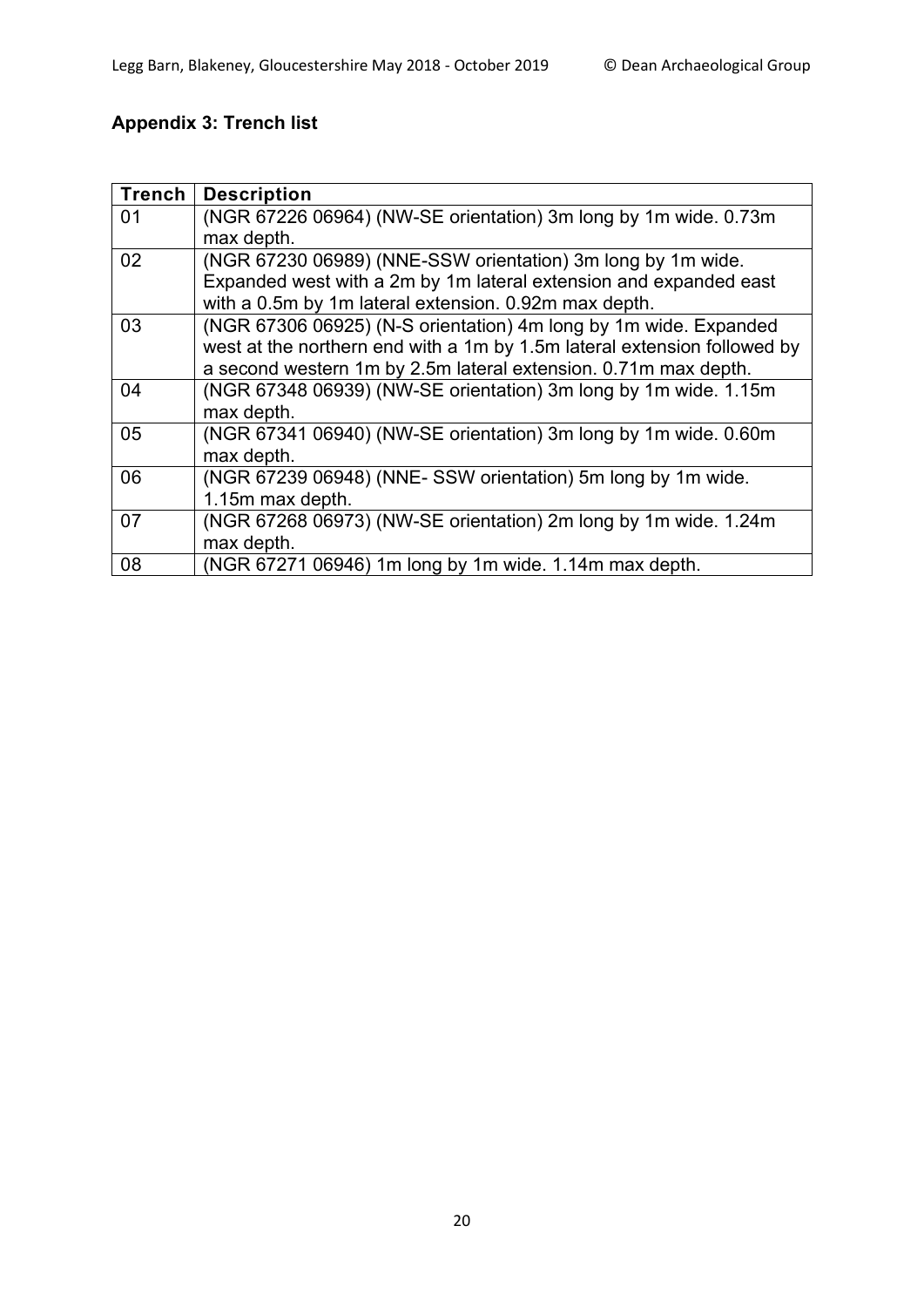## **Appendix 4: Pottery**

Note: Where shown 'TF' fabrics are from the Gloucester and surrounding districts Type Series.

## **Total assemblage**

|               | No.  | $\frac{0}{0}$ | Weight | $\frac{0}{0}$ |
|---------------|------|---------------|--------|---------------|
| Roman         | 1571 | 73            | 9049   | 80            |
| Medieval      | 72   | 3             | 264    | 2             |
| Post-medieval | 447  | 21            | 1901   | 17            |
| Unidentified  | 70   | 3             | 87     |               |
| Total         | 2160 | 100           | 11301  | 100           |

## **Totals by fabric**

|                     | <b>Fabric</b> | <b>Description</b>                             | No.            | Wt.(g)                    |
|---------------------|---------------|------------------------------------------------|----------------|---------------------------|
| Local               | <b>SVWOX</b>  | Severn Valley ware                             | 1070           | 5416                      |
|                     | <b>GW</b>     | Greyware                                       | 149            | 881                       |
|                     | <b>MICGW</b>  | Micaceous greyware                             | 4              | 95                        |
|                     | <b>TF11A</b>  | Local Micaceous ware                           | 25             | 201                       |
| <b>Unsourced</b>    |               | Roman                                          | 34             | 138                       |
|                     |               | <b>Colour Coated</b>                           | $\overline{7}$ | 18                        |
| Regional            | DORBB1        | Dorset Black-burnished ware                    | 218            | 1934                      |
|                     | <b>OXF WH</b> | Oxfordshire White slipped<br>mortaria          | 13             | 123                       |
|                     | <b>OXF RS</b> | Oxfordshire Red-slipped mortaria               | $\overline{2}$ | 8                         |
|                     |               | <b>Rusticated Rough Cast</b>                   | $\overline{2}$ | 62                        |
|                     |               | <b>Rusticated Greyware</b>                     | 1              | 12                        |
| Imports             | SGS           | South Gaulish samian                           | 41             | 157                       |
|                     | <b>NOI EG</b> | North Italian Eggshell ware                    | $\overline{2}$ | 1                         |
|                     | CNG BS        | Central Gaulish Black-slipped ware<br>(likely) | 3              | 3                         |
| Medieval            | <b>TF92</b>   | <b>Bristol Redcliffe ware</b>                  | 1              | $\ensuremath{\mathsf{3}}$ |
|                     | <b>TF81</b>   | Saintonge ware?                                | 1              | $\overline{2}$            |
|                     |               | Green glazed                                   | 38             | 101                       |
|                     |               | Unglazed                                       | $\overline{4}$ | 13                        |
|                     |               | Coarse cook pot fabric                         | 28             | 145                       |
| Post                | <b>TF70</b>   | North Devon gravel tempered                    | $\overline{4}$ | 32                        |
| Medieval            |               | ware                                           |                |                           |
|                     | <b>TF60</b>   | Cistercian ware                                | 1              | 12                        |
|                     | Stoneware     | Salt glazed ink bottle fragment                | $\overline{1}$ | 51                        |
|                     |               | 16th - 20th Century                            | 441            | 1806                      |
| <b>Unidentified</b> |               | Roman/Med./Post-med.                           | 70             | 87                        |
|                     |               |                                                |                |                           |
| <b>Total</b>        |               |                                                | 2160           | 11301                     |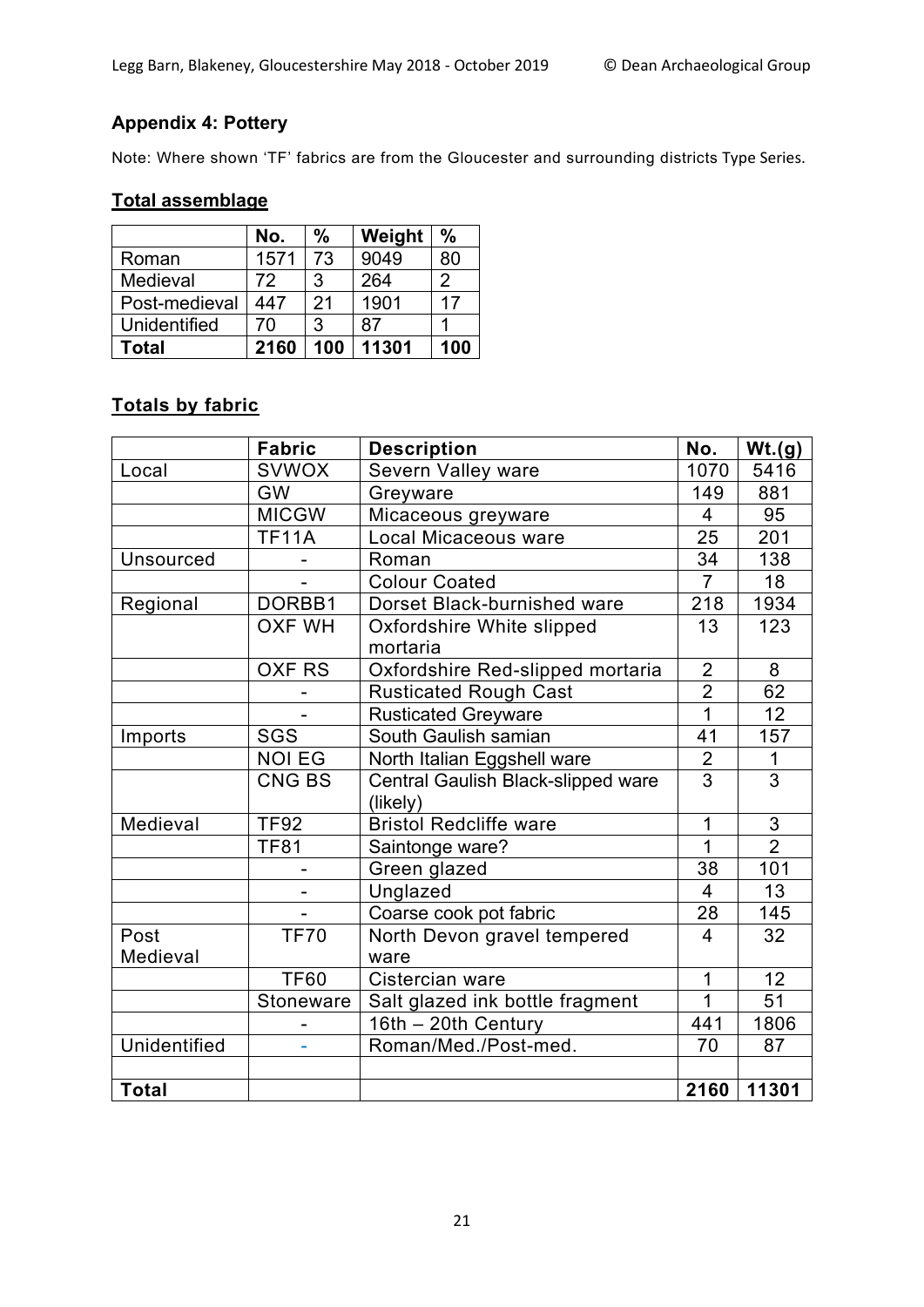## **Totals by Context**

### Surface finds

|               |      | <b>Fabric   Description</b> | No. | Wt.(q) |
|---------------|------|-----------------------------|-----|--------|
| Medieval      |      | Green glazed                |     |        |
| Post-medieval | TF60 | Cistercian ware             |     | 12     |
| <b>Total</b>  |      |                             |     | 25     |

## Total for context (100)

|                  | <b>Fabric</b> | <b>Description</b>                 | No. | Wt.(g) |
|------------------|---------------|------------------------------------|-----|--------|
| Local            | <b>SVWOX</b>  | Severn Valley ware                 | 364 | 1758   |
|                  | <b>GW</b>     | Greyware                           | 46  | 234    |
|                  | <b>TF11A</b>  | Local Micaceous ware               | 21  | 151    |
| <b>Unsourced</b> |               | Roman                              | 2   | 16     |
|                  |               | <b>Colour Coated</b>               | 6   | 16     |
| Regional         | DORBB1        | Dorset Black-burnished ware        | 55  | 306    |
|                  | <b>OXF WH</b> | Oxfordshire White-slipped mortaria | 6   | 75     |
| Imports          | <b>SGS</b>    | South Gaulish samian               | 13  | 56     |
| Medieval         | <b>TF92</b>   | <b>Bristol Redcliffe ware</b>      | 1   | 3      |
| Post-medieval    | <b>TF70</b>   | North Devon gravel tempered ware   | 1   | 23     |
|                  |               | 18th-20th Century                  | 84  | 330    |
| <b>Total</b>     |               |                                    | 589 | 2881   |

## Total for context (200)

|                  | <b>Fabric</b>            | <b>Description</b>          | No. | Wt.(g) |
|------------------|--------------------------|-----------------------------|-----|--------|
| Local            | <b>SVWOX</b>             | Severn Valley ware          | 77  | 332    |
|                  | <b>GW</b>                | Greyware                    |     | 3      |
| <b>Unsourced</b> |                          | Roman                       | 2   | 10     |
| Regional         | DORBB1                   | Dorset Black-burnished ware | 8   | 33     |
| Imports          | <b>SGS</b>               | South Gaulish samian        |     |        |
| Medieval         |                          | Green glazed                | 3   | 16     |
| Post-medieval    | $\overline{\phantom{0}}$ | 18th-20th Century           | 51  | 351    |
| <b>Total</b>     |                          |                             | 143 | 746    |

# Total for context (202)

|                  | <b>Fabric</b>            | <b>Description</b>        | No. | Wt.(q) |
|------------------|--------------------------|---------------------------|-----|--------|
| Local            | <b>SVWOX</b>             | <b>Severn Valley ware</b> |     | 36     |
|                  | <b>MICGW</b>             | Micaceous greyware        |     | 44     |
| <b>Unsourced</b> | $\overline{\phantom{0}}$ | Roman                     |     | 5      |
| Imports          | <b>SGS</b>               | South Gaulish samian      |     |        |
| 'otal            |                          |                           | 11  | 89     |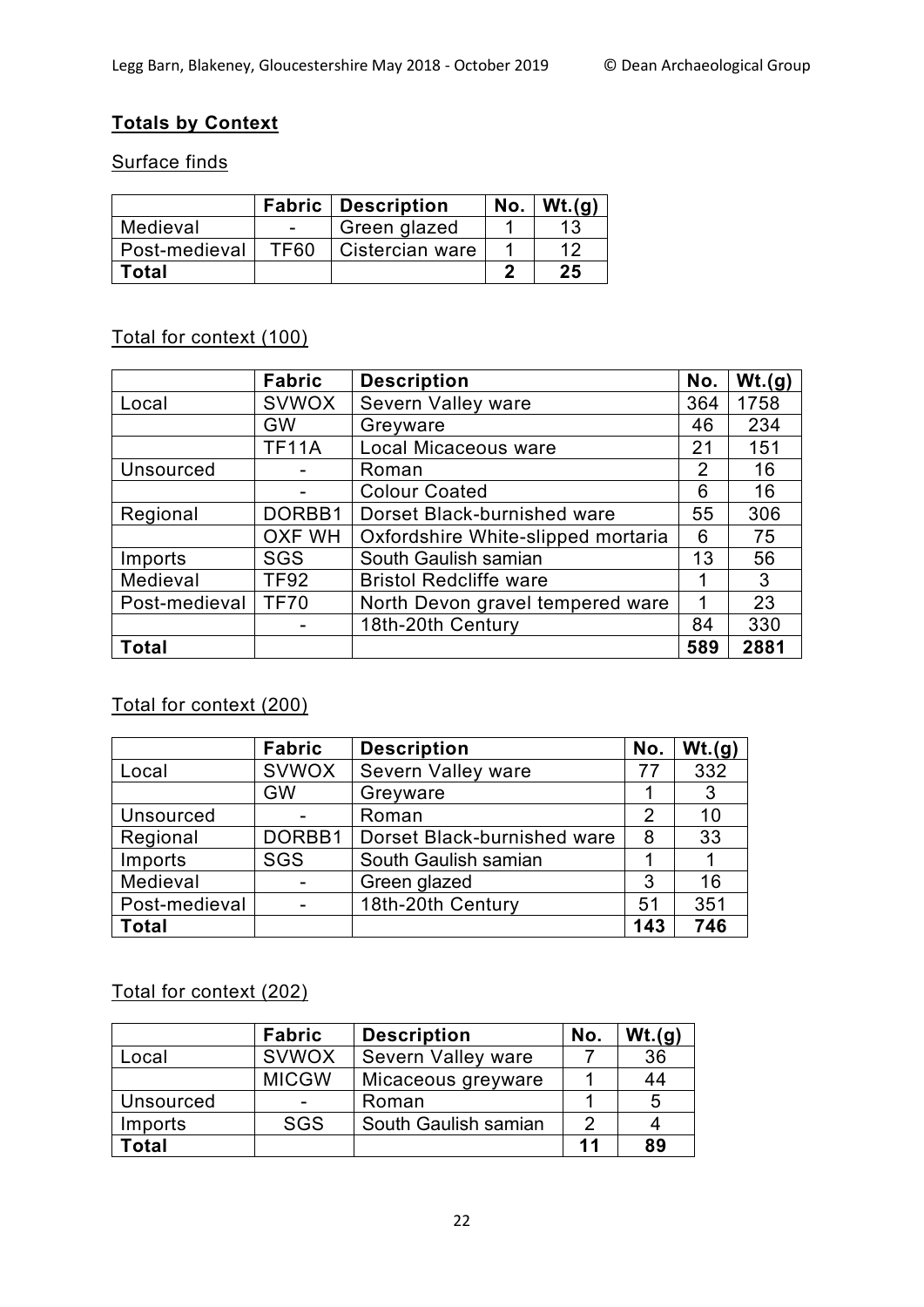## Total for context (204)

|              | <b>Fabric</b> | <b>Description</b> | No. | Wt.(q) |
|--------------|---------------|--------------------|-----|--------|
| Local        | <b>SVWOX</b>  | Severn Valley ware |     |        |
| <b>Total</b> |               |                    |     | 1 O    |

## Total for context (300)

|                  | <b>Fabric</b> | <b>Description</b>               | No. | Wt.(g) |
|------------------|---------------|----------------------------------|-----|--------|
| Local            | <b>SVWOX</b>  | Severn Valley ware               | 29  | 127    |
|                  | <b>MICGW</b>  | Micaceous greyware               |     | 5      |
|                  | <b>TF11A</b>  | Local Micaceous ware             | 1   | 3      |
| <b>Unsourced</b> |               | Roman                            | 5   | 13     |
| Regional         | DORBB1        | Dorset Black-burnished ware      | 3   | 11     |
| Imports          | <b>SGS</b>    | South Gaulish samian             | 1   | 19     |
| Medieval         |               | Green glazed                     | 1   | 8      |
|                  |               | Coarse cook pot fabric           | 7   | 57     |
| Post-medieval    | <b>TF70</b>   | North Devon gravel tempered ware | 1   |        |
|                  |               | 18th-20th Century                | 48  | 211    |
| <b>Total</b>     |               |                                  | 97  | 455    |

## Total for context (301)

|                  | <b>Fabric</b> | <b>Description</b>          | No. | Wt.(g) |
|------------------|---------------|-----------------------------|-----|--------|
| Local            | <b>SVWOX</b>  | Severn Valley ware          | 75  | 314    |
|                  | <b>GW</b>     | Greyware                    | 11  | 42     |
| <b>Unsourced</b> |               | Roman                       | 3   | 12     |
| Regional         | DORBB1        | Dorset Black-burnished ware | 18  | 115    |
| Medieval         |               | Green glazed                | 13  | 21     |
|                  |               | Coarse cook pot fabric      | 13  | 41     |
| Post-medieval    |               | 18th-20th Century           | 30  | 111    |
| <b>Total</b>     |               |                             | 163 | 656    |

## Total for context (301A)

|                  | <b>Fabric</b> | <b>Description</b>                 | No.            | Wt.(g) |
|------------------|---------------|------------------------------------|----------------|--------|
| Local            | <b>SVWOX</b>  | Severn Valley ware                 | 31             | 163    |
|                  | <b>MICGW</b>  | Micaceous greyware                 | 2              | 46     |
|                  | <b>TF11A</b>  | Local Micaceous ware               | 3              | 47     |
| <b>Unsourced</b> |               | Roman                              | 5              | 32     |
| Regional         | DORBB1        | Dorset Black-burnished ware        | 30             | 552    |
|                  | OXF WH        | Oxfordshire White-slipped mortaria |                | 13     |
| Medieval         |               | Green glazed                       | 9              | 19     |
|                  |               | Coarse cook pot fabric             | $\overline{2}$ | 21     |
| Post-medieval    |               | 19th-20th Century                  | 6              | 9      |
| <b>Total</b>     |               |                                    | 89             | 902    |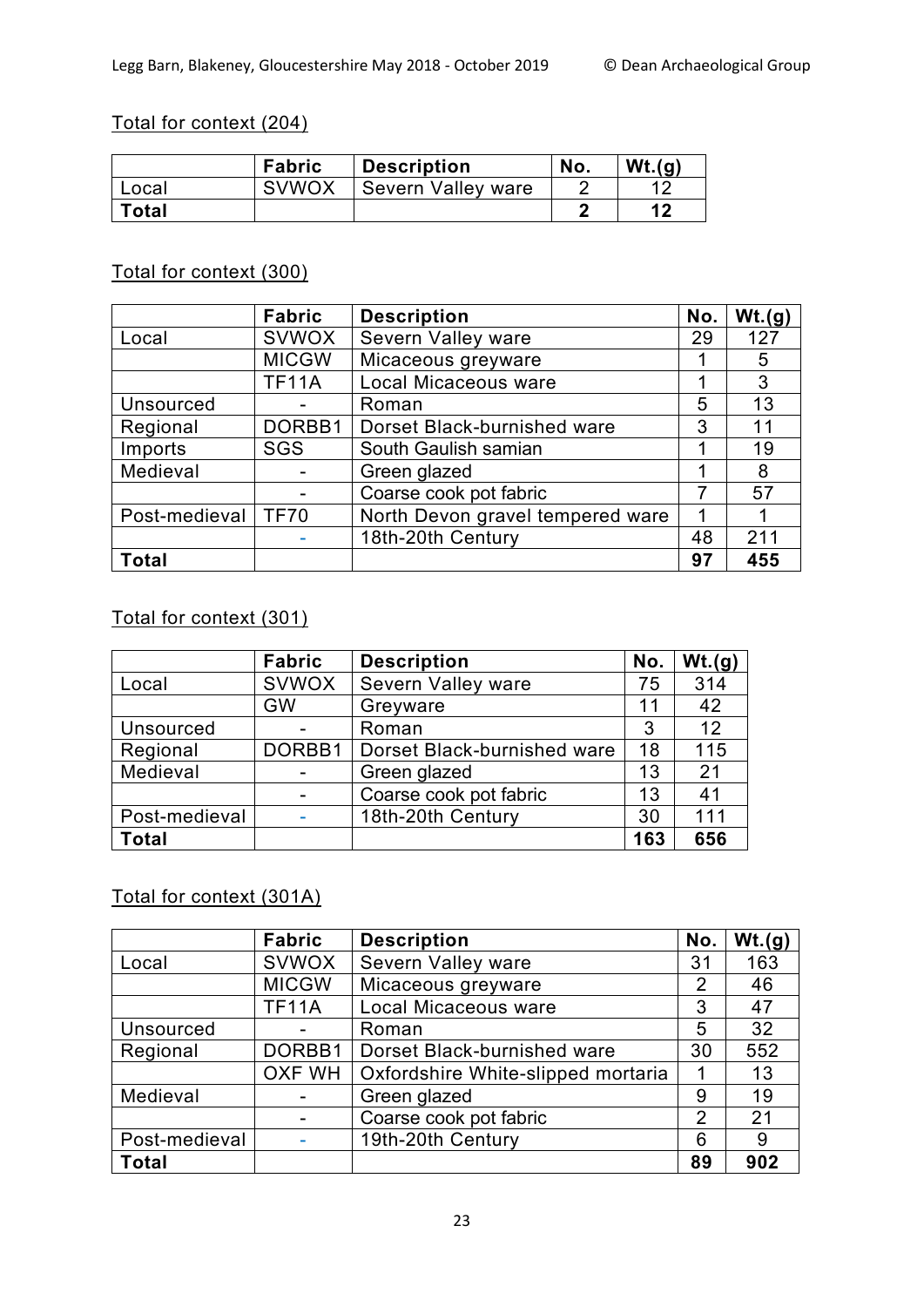## Total for context (301B)

|                  | Fabric        | <b>Description</b>                 | No. | Wt.(g)         |
|------------------|---------------|------------------------------------|-----|----------------|
| Local            | <b>SVWOX</b>  | Severn Valley ware                 | 28  | 239            |
|                  | <b>GW</b>     | Greyware                           |     | 6              |
| <b>Unsourced</b> |               | Roman                              | 9   | 31             |
|                  |               | <b>Colour Coated</b>               | 1   | 2              |
| Regional         | DORBB1        | Dorset Black-burnished ware        | 26  | 574            |
|                  | <b>OXF WH</b> | Oxfordshire White-slipped mortaria |     | 12             |
| Imports          | <b>SGS</b>    | South Gaulish samian               | 1   | 13             |
| Medieval         | <b>TF81</b>   | Saintonge ware?                    | 1   | 2              |
|                  |               | Green glazed                       |     | $\overline{2}$ |
| Post-medieval    | <b>TF70</b>   | North Devon gravel tempered ware   | 1   | 2              |
|                  |               | 16th-18th Century                  | 8   | 17             |
| <b>Total</b>     |               |                                    | 79  | 900            |

## Total for context (400)

|                  | Fabric | <b>Description</b>        | No. | Wt.(g) |
|------------------|--------|---------------------------|-----|--------|
| Local            | SVWOX  | <b>Severn Valley ware</b> |     | 51     |
| <b>Unsourced</b> |        | Roman                     |     |        |
| Medieval         |        | Green glazed              | 2   |        |
|                  |        | Coarse cook pot fabric    | 4   | 20     |
| Post-medieval    |        | 18th-20th Century         | 55  | 153    |
| Total            |        |                           | 69  | 230    |

## Total for context (401)

|                  | Fabric | <b>Description</b>   | No. | Wt.(g) |
|------------------|--------|----------------------|-----|--------|
| Local            | SVWOX  | Severn Valley ware   | 27  | 136    |
| <b>Unsourced</b> |        | Roman                | 2   |        |
| Medieval         |        | Green glazed         | 6   | 14     |
|                  |        | Unglazed             |     | 13     |
| Post-medieval    |        | 17th-19th Century    | 2   | 2      |
| Unidentified     |        | Roman/Med./Post-med. | 25  | 36     |
| Total            |        |                      | 66  | 208    |

## Total for context (500)

|               | <b>Fabric</b>  | <b>Description</b>              | No. | Wt.(g) |
|---------------|----------------|---------------------------------|-----|--------|
| Regional      | DORBB1         | Dorset Black-burnished ware     |     | 23     |
| Medieval      | $\blacksquare$ | Coarse cook pot fabric          |     | ູ      |
| Post-medieval | ٠              | 19th-20th Century               | 3   | 12     |
|               | Stoneware      | Salt glazed ink bottle fragment |     | 51     |
| Total         |                |                                 |     | 89     |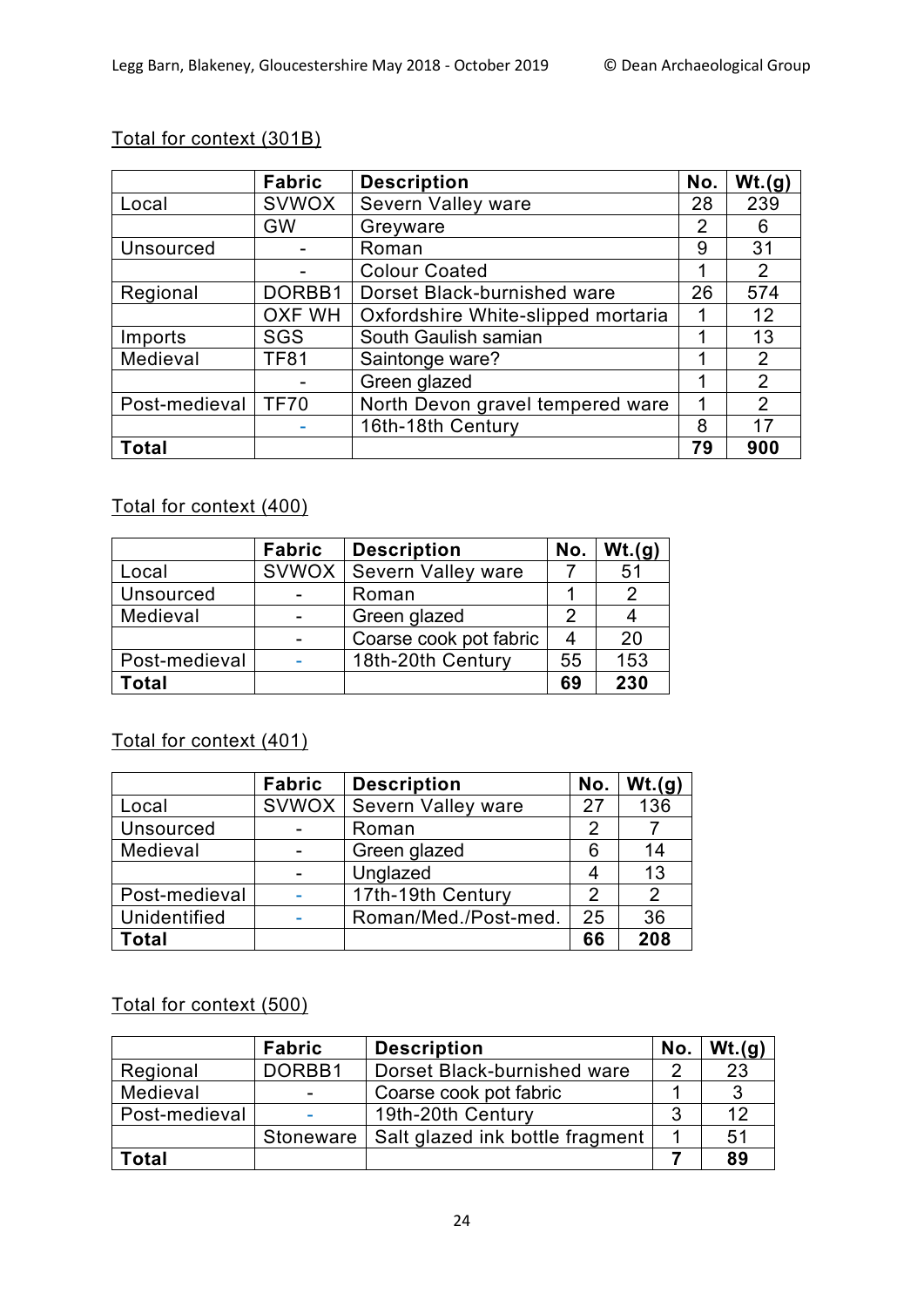## Total for context (501)

|               | <b>Fabric   Description</b> | No. | Wt.(q) |
|---------------|-----------------------------|-----|--------|
| Medieval      | Coarse cook pot fabric      |     |        |
| Post-medieval | 19th-20th Century           |     |        |
| Total         |                             |     | 11     |

## Total for context (502)

|               | <b>Fabric</b> | <b>Description</b>        | No. | Wt.(q) |
|---------------|---------------|---------------------------|-----|--------|
| ∟ocal         | <b>SVWOX</b>  | <b>Severn Valley ware</b> |     | 24     |
|               | GW            | Greyware                  |     | 12     |
| Post-medieval |               | 19th-20th Century         | ィク  | 101    |
| Total         |               |                           | 14  | 137    |

## Total for context (600)

|                     | <b>Fabric</b> | <b>Description</b>                 | No.            | Wt.(g) |
|---------------------|---------------|------------------------------------|----------------|--------|
| Local               | <b>SVWOX</b>  | Early? Severn Valley ware          | 10             | 160    |
|                     | <b>SVWOX</b>  | Severn Valley ware                 | 324            | 1634   |
|                     | GW            | Greyware                           | 61             | 384    |
|                     | <b>TF11A</b>  | Local Micaceous ware               | 10             | 87     |
| <b>Unsourced</b>    |               | Roman                              | 3              | 6      |
| Regional            | DORBB1        | Dorset Black-burnished ware        | 57             | 237    |
|                     | <b>OXF WS</b> | Oxfordshire White-slipped mortaria | 5              | 23     |
|                     | OXF RS        | Oxfordshire Red-slipped mortaria   | $\overline{2}$ | 8      |
|                     |               | <b>Rusticated Rough Cast</b>       | $\overline{2}$ | 62     |
|                     |               | <b>Rusticated Greyware</b>         | 1              | 12     |
| Imports             | <b>SGS</b>    | South Gaulish samian               | 17             | 54     |
|                     | <b>NOI EG</b> | North Italian Eggshell ware        | $\overline{2}$ | 1      |
| Post-Medieval       |               | <b>Early Post-Medieval</b>         | $\overline{2}$ | 12     |
|                     | <b>TF70</b>   | North Devon gravel tempered ware   | 1              | 6      |
|                     |               | 18th-20th Century                  | 127            | 367    |
| <b>Unidentified</b> |               | Roman/Med./Post-med.               | 45             | 51     |
| Total               |               |                                    | 669            | 3104   |

## Total for context (601)

|         | <b>Fabric</b>   Description        | $No.$ Wt.(g) |
|---------|------------------------------------|--------------|
|         | Local   SVWOX   Severn Valley ware |              |
| ∣ Total |                                    |              |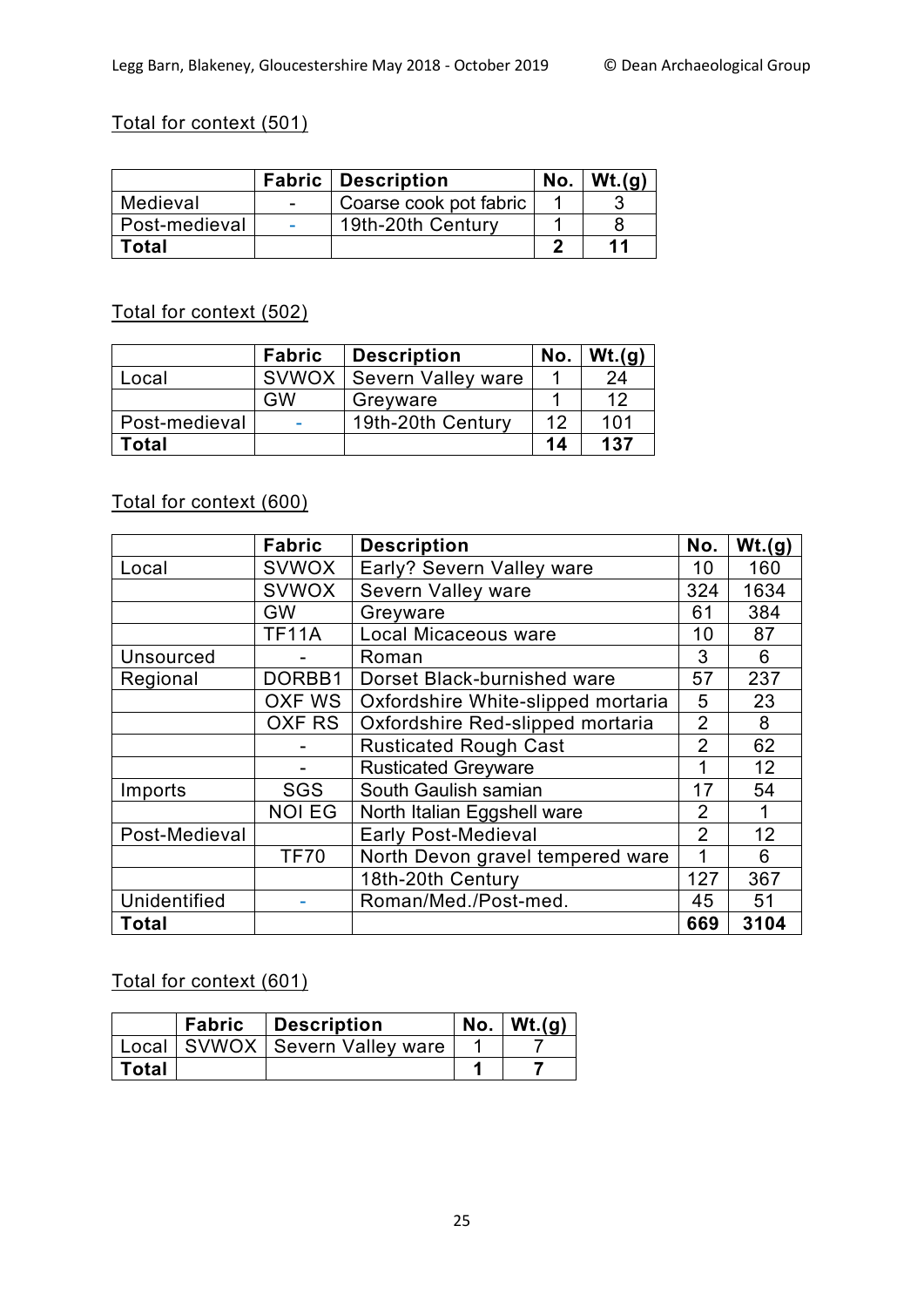# Total for context (700)

|               | <b>Fabric</b> | <b>Description</b>                 | No. | Wt.(g)         |
|---------------|---------------|------------------------------------|-----|----------------|
| Local         | <b>SVWOX</b>  | Severn Valley ware                 | 64  | 294            |
|               | <b>GW</b>     | Greyware                           | 20  | 160            |
| Regional      | DORBB1        | Dorset Black-burnished ware        | 14  | 61             |
| Imports       | <b>SGS</b>    | South Gaulish samian               | 4   | 8              |
|               | <b>CNG BS</b> | Central Gaulish Black-slipped ware | 3   | 3              |
|               |               | (likely)                           |     |                |
| Medieval      |               | Green glazed                       |     | $\overline{2}$ |
| Post-Medieval |               | 19th-20th Century                  |     | 3              |
| <b>Total</b>  |               |                                    | 107 | 531            |

## Total for context (800)

|                  | <b>Fabric</b> | <b>Description</b>          | No. | Wt.(g)         |
|------------------|---------------|-----------------------------|-----|----------------|
| Local            | <b>SVWOX</b>  | Severn Valley ware          | 23  | 129            |
|                  | <b>GW</b>     | Greyware                    |     | 40             |
| <b>Unsourced</b> |               | Roman (white fabric)        |     | 4              |
| Regional         | DORBB1        | Dorset Black-burnished ware | 5   | 22             |
| Imports          | <b>SGS</b>    | South Gaulish samian        | 2   | $\overline{2}$ |
| Medieval         |               | Green glazed                |     | $\overline{2}$ |
| Post-Medieval    |               | 19th-20th Century           | 11  | 119            |
| <b>Total</b>     |               |                             | 50  | 318            |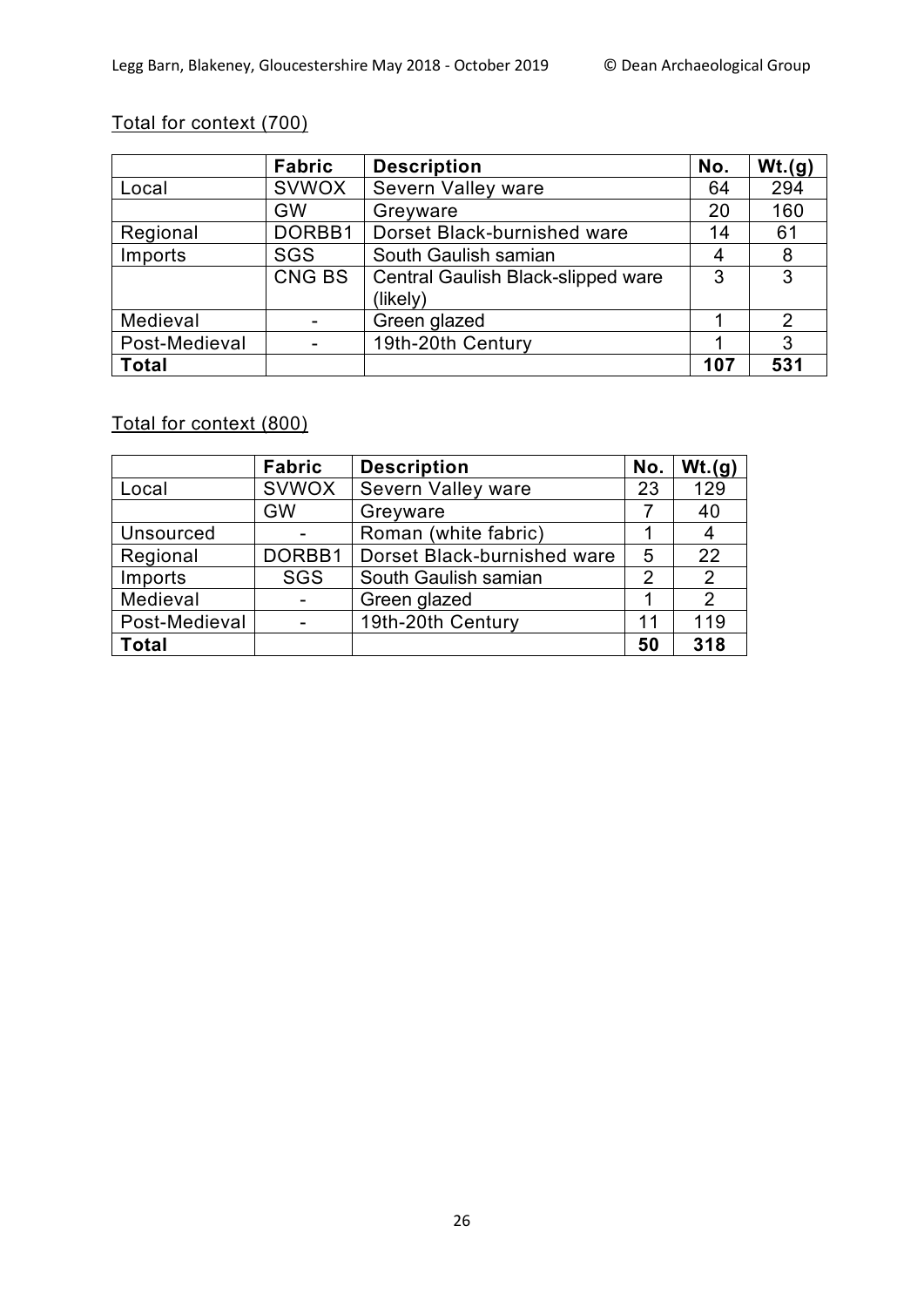### **Appendix 5:** Resistivity Survey

----Original message---- From : archeoscan@hotmail.co.uk Date : 25/04/2018 - 19:39 (GMTST) To : pauletteriches@btinternet.com Subject : Re: Survey

Hi Phil

I have attached a copy of an interpretation of the geophysics.

I can only give an opinion and I may be wrong but I offer my best explanation. The plot is very busy - sometimes that is a sign that we are picking up a lot of background geology. I have numbered the features on the image and will describe each of them below. I have coloured the features yellow for low resistance, Red for high resistance and purple for drains.

#### **Low resistance features**

1. This has the form of a boundary ditch and may be the boundary to the building settlement that was originally found under the barn. About 2-3m in width.

2. This is also a ditch. It may be the ones that shows clearly on the LIDAR image that Ian forwarded to me. On the LIDAR the feature does tend to curve around the barn and enclose where the roman building has been seen.

3. A ditch line. Possibly a continuation of feature 2 to the North.

4. The earth bank that is visible on the ground.

5. A ditch line. Unsure whether this is a drain as it is not entirely straight and may be archaeological.

6. I have marked all of the low Resistance round features in a similar way. They have the characteristics of pits. Whether they are archaeological or natural may only be established if dug. For example - They could be gravel quarrying on to the natural (although we did not establish what the natural was).

7. A faint possible ditch line that parallels feature 2.

#### **High Resistance features**

The first thing to say about the high resistance features is that there are a lot of regular and irregular shapes. This could be because we are detecting natural hard geology not far below the surface.

8. An area of high resistance that stands out due to the straight edge on the Southern side. The straight lines are not common naturally and may be worth investigation.

9. Similar to feature 8 there is a very definite straight edge to this feature. It is possible to interpret a rectangular shape in the areas of higher Resistance. Not confident this is a building but one of the stronger candidates.

10. A similar area of high resistance. It was the strongest during the survey but is quite random. Could be a rubble spread but equally could be hard geology close to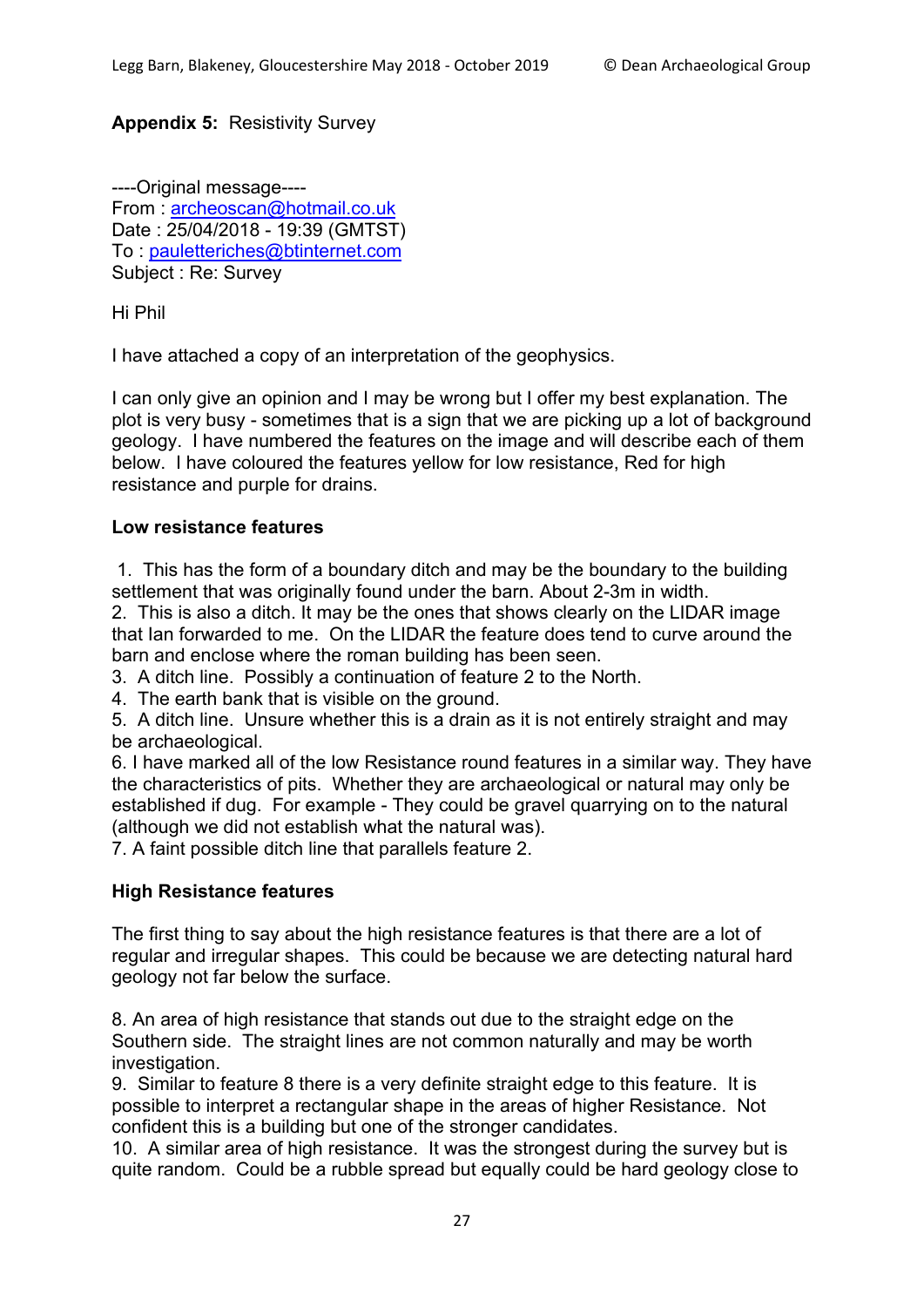the surface. Investigation of one of the above will inform whether it is geology.

11. An area of high resistance with a straight southern edge and possible rubble spread. Cut through by feature 5.

12. Possible pair of parallel high resistance features. They could have some connecting lines that make a 'ladder-like' feature. Can see similar in other areas, particularly the other side of the earth bank (feature 4) so not sure if geological. 13. I include this because I thought I saw a symmetry to the pattern that the higher resistance linears made. Intriguing shape when I traced over it!!!

14. A semi-circular high Resistance feature that coincided with a rise in the ground below the Ha Ha. The owner says that this ground was not disturbed. If not a dump of rubble then interesting!

Sorry if I am vague in parts but I may be seeing patterns in the geology that does not exist. I suppose if you target one of each feature type you will be able to determine if the others are likely to be archaeology.

I hope that helps. Please ask if there are any more questions at this stage.

**Cheers** 

Tony

Tony Roberts BSc (Hons), MA, ACIfA ARCHEOSCAN www.archeoscan.com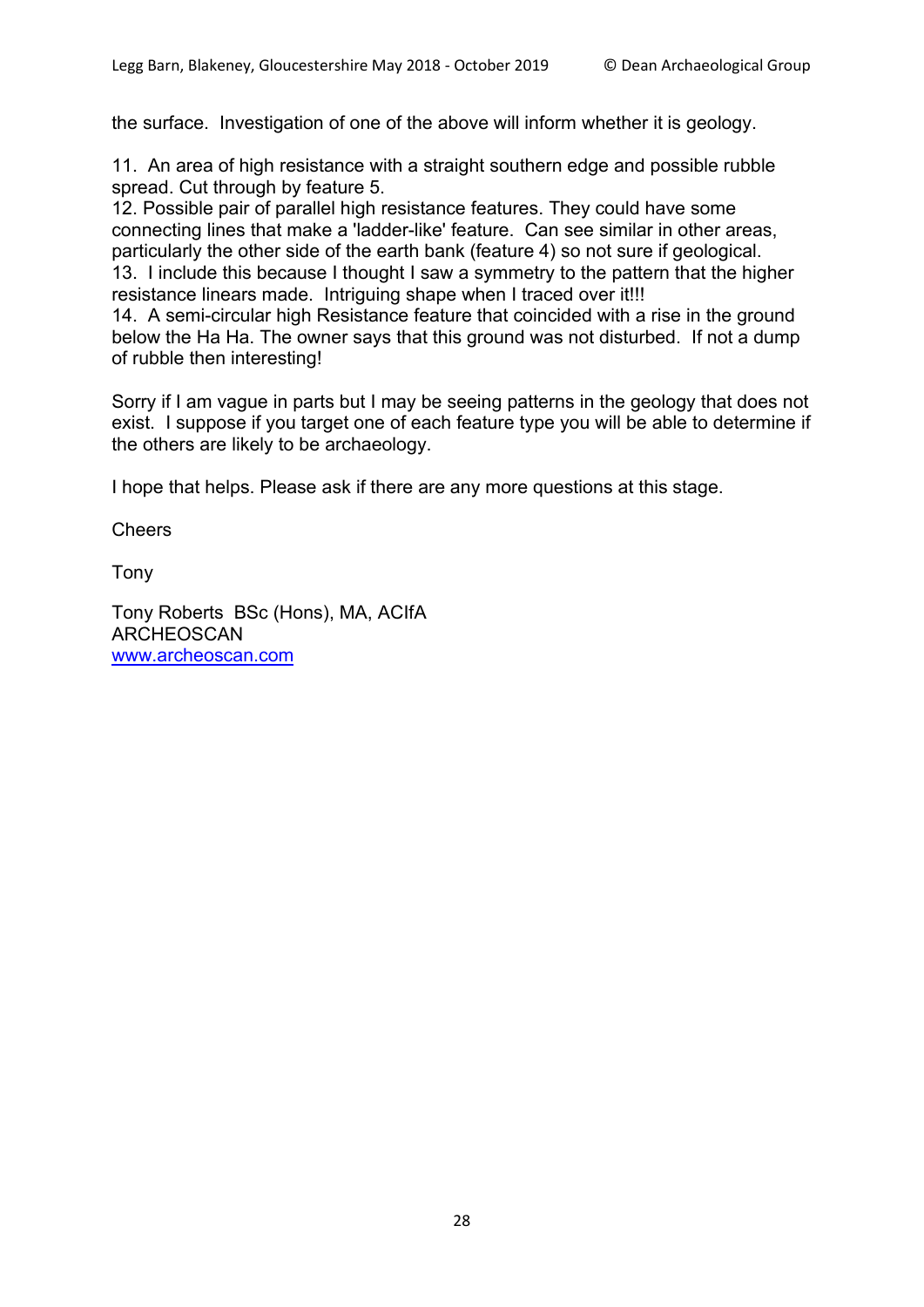## **Location of Trenches on the Resistivity Survey**

Eight trenches were excavated on the features identified (see following page).

- Trench 1: The centre of feature number 14.
- Trench 2: The junction of feature numbers 5 and 11.
- Trench 3: The southwest corner of feature number 9.
- Trench 4: The northwest edge of feature number 13.
- Trench 5: Feature number 4 adjacent to trench 4.
- Trench 6: The south arm of feature number 14.
- Trench 7: The west terminus of feature number 11.
- Trench 8: At edge of the trees west of feature number 2.